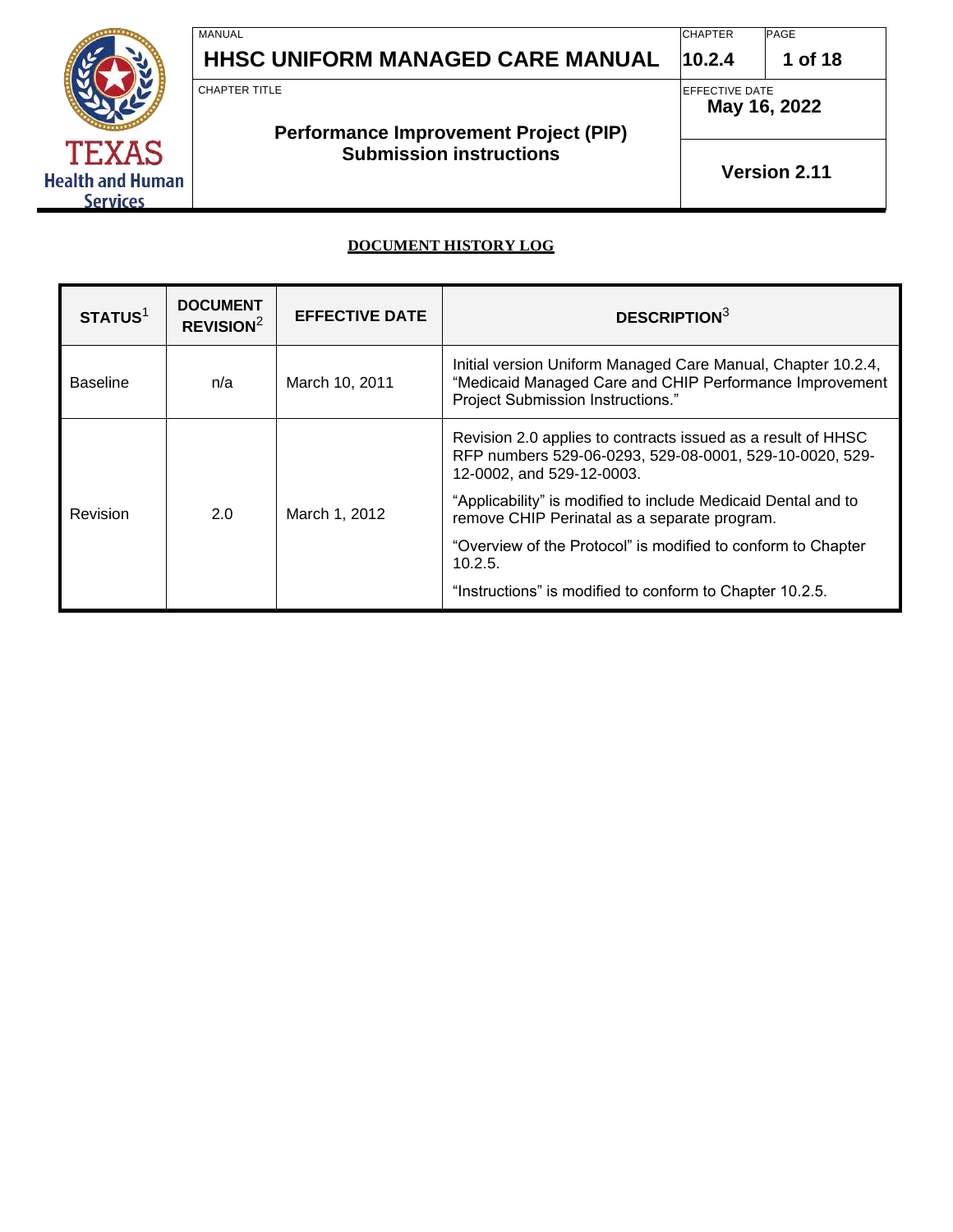

**TEXAS Health and Human** Services

# **HHSC UNIFORM MANAGED CARE MANUAL**

**2 of 18**

PAGE

CHAPTER TITLE

#### **Performance Improvement Project (PIP) Submission instructions**

EFFECTIVE DATE **May 16, 2022**

**CHAPTER 10.2.4**

**Version 2.11**

| STATUS <sup>1</sup> | <b>DOCUMENT</b><br>REVISION <sup>2</sup> | <b>EFFECTIVE DATE</b> | <b>DESCRIPTION3</b>                                                                                                                                                                                |                                                                                      |                                                                                                             |
|---------------------|------------------------------------------|-----------------------|----------------------------------------------------------------------------------------------------------------------------------------------------------------------------------------------------|--------------------------------------------------------------------------------------|-------------------------------------------------------------------------------------------------------------|
|                     |                                          |                       | Chapter name is changed from "Medicaid Managed Care and<br>CHIP Performance Improvement Project Submission<br>Instructions" to "Performance Improvement Project (PIP)<br>Submission Instructions." |                                                                                      |                                                                                                             |
|                     |                                          |                       | Section III "Overview" is modified to clarify that PIPs should<br>culminate in real or sustained improvement.                                                                                      |                                                                                      |                                                                                                             |
|                     |                                          |                       | Section IV "Instructions" is modified as follows:                                                                                                                                                  |                                                                                      |                                                                                                             |
|                     |                                          |                       | "Performance Improvement Projects" is modified to clarify<br>$\bullet$<br>the due date for PIPs.                                                                                                   |                                                                                      |                                                                                                             |
|                     | 2.1<br>Revision                          | September 15, 2012    | "Demographic Information" is modified to remove "type of<br>$\bullet$<br>study"                                                                                                                    |                                                                                      |                                                                                                             |
|                     |                                          |                       |                                                                                                                                                                                                    | "1. PIP Topics" is modified to replace the elements to be<br>$\bullet$<br>addressed. |                                                                                                             |
|                     |                                          |                       | "2. PIP Questions" is modified to delete the element<br>$\bullet$<br>regarding rationale.                                                                                                          |                                                                                      |                                                                                                             |
|                     |                                          |                       | "3. PIP Performance Measure(s)/Indicator(s)" is modified to<br>$\bullet$<br>add additional elements.                                                                                               |                                                                                      |                                                                                                             |
|                     |                                          |                       | "4. Clearly Define the Population for this PIP" is modified to<br>$\bullet$<br>add elements to be addressed.                                                                                       |                                                                                      |                                                                                                             |
|                     |                                          |                       | "5. Use Sound Sampling Techniques for a Representative<br>$\bullet$<br>Sample" is modified to replace the elements to be<br>addressed.                                                             |                                                                                      |                                                                                                             |
|                     |                                          |                       | $\bullet$<br>addressed.                                                                                                                                                                            |                                                                                      | "7. Implementation of Intervention and Improvement<br>Strategies" is modified to replace the elements to be |
|                     |                                          |                       | "9. Reported Real Improvement" is modified to replace the<br>$\bullet$<br>elements to be addressed.                                                                                                |                                                                                      |                                                                                                             |
|                     |                                          |                       | "10. Sustained Improvement" is modified to replace the<br>$\bullet$<br>elements to be addressed.                                                                                                   |                                                                                      |                                                                                                             |
|                     |                                          |                       | "11. Defined Terms" is added.<br>$\bullet$                                                                                                                                                         |                                                                                      |                                                                                                             |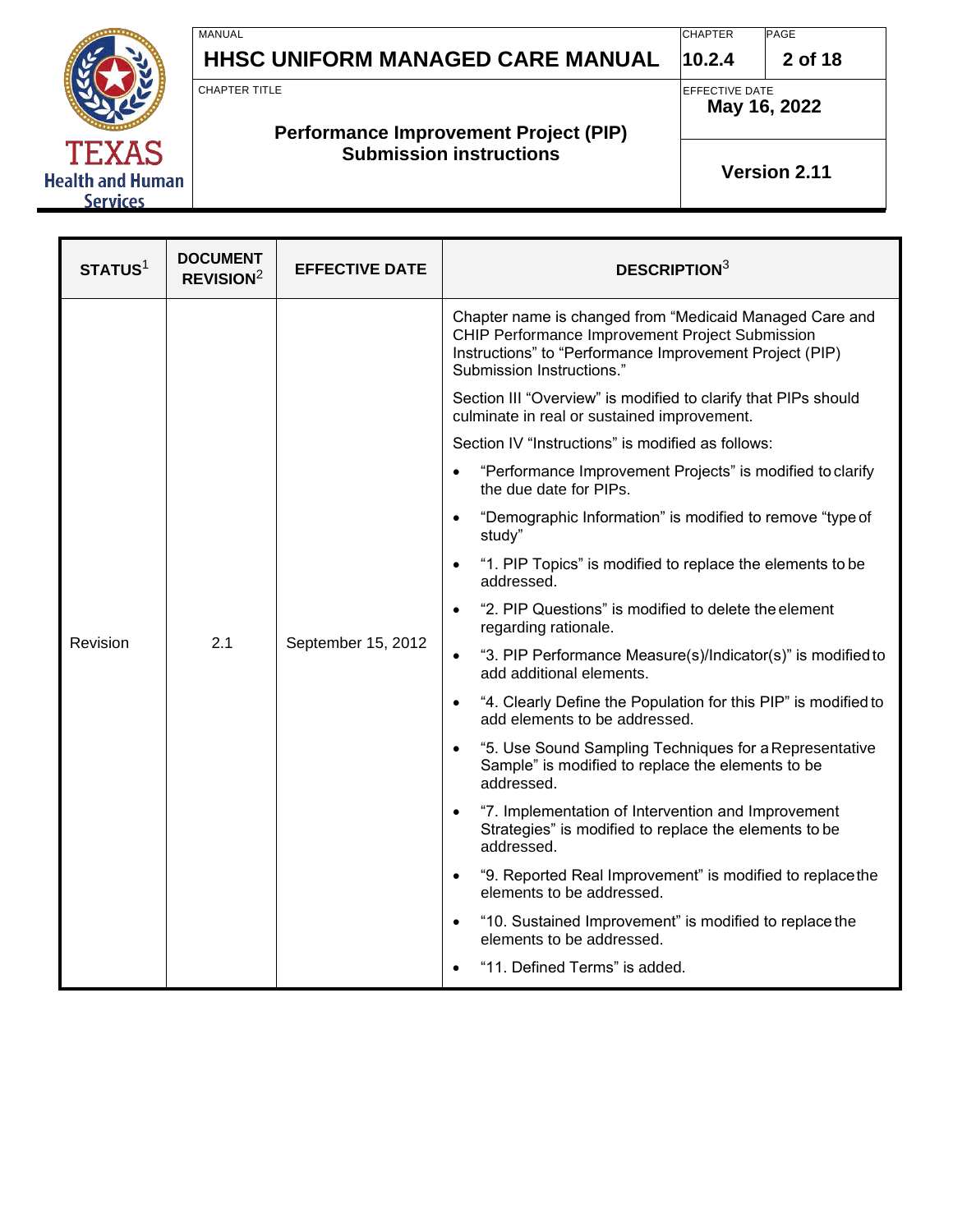

# **HHSC UNIFORM MANAGED CARE MANUAL**

PAGE **3 of 18**

CHAPTER TITLE

#### **Performance Improvement Project (PIP) Submission instructions**

EFFECTIVE DATE **May 16, 2022**

**CHAPTER 10.2.4**

**Version 2.11**

| STATUS <sup>1</sup> | <b>DOCUMENT</b><br>REVISION <sup>2</sup> | <b>EFFECTIVE DATE</b> | <b>DESCRIPTION3</b>                                                                                                                                                                                                                                                                                                                                                                                                                                                                                                                                                                                                                                                                                                                                                                                                                                                                                                                                                                                                                                                                                                                                                                                                                                                                                                                         |
|---------------------|------------------------------------------|-----------------------|---------------------------------------------------------------------------------------------------------------------------------------------------------------------------------------------------------------------------------------------------------------------------------------------------------------------------------------------------------------------------------------------------------------------------------------------------------------------------------------------------------------------------------------------------------------------------------------------------------------------------------------------------------------------------------------------------------------------------------------------------------------------------------------------------------------------------------------------------------------------------------------------------------------------------------------------------------------------------------------------------------------------------------------------------------------------------------------------------------------------------------------------------------------------------------------------------------------------------------------------------------------------------------------------------------------------------------------------|
| Revision            | 2.2                                      | September 1, 2013     | Section III "Overview of the CMS Protocols for Performance<br>Improvement Projects (PIPs)" is modified to add 7A Root cause<br>analysis and existing interventions.<br>Section IV "Instructions" is modified as follows:<br>Language regarding the transition from fiscal year to<br>$\bullet$<br>calendar year is deleted.<br>"Performance Improvement Projects" is modified to require<br>$\bullet$<br>two rather than three PIPs and to clarify that one may be<br>collaborative. Overarching goals are deleted and the<br>timeline and due dates are revised.<br>Reporting due dates are removed. HHSC will provide due<br>$\bullet$<br>dates to the MCOs by April 15 of each year.<br>Activity 3 "Select PIP Performance Measure(s)/Indicator(s)"<br>$\bullet$<br>is modified to clarify the objectives and the required<br>elements.<br>Activity 6 "Plan and Collect Reliable Data" is modified to<br>clarify the strategy.<br>Activity 7A "Root Cause Analysis and Existing<br>$\bullet$<br>Interventions" is added and Activity 7 "Implement<br>Intervention and Improvement Strategies" is renumbered as<br>7B and clarified.<br>Activity 8 "Analyze Data to Interpret PIP Results" is<br>$\bullet$<br>modified to clarify the elements to be addressed.<br>Activity 10 "Achieve Sustained Improvement" is clarified.<br>$\bullet$ |
| Revision            | 2.3                                      | July 15, 2014         | Revision 2.3 applies to contracts issued as a result of HHSC<br>RFP numbers 529-06-0293, 529-08-0001, 529-10-0020, 529-<br>12-0002, 529-12-0003, and 529-13-0042.<br>Section IV "Instructions" is modified to change the due date for<br>calendar year 2013 PIPs.                                                                                                                                                                                                                                                                                                                                                                                                                                                                                                                                                                                                                                                                                                                                                                                                                                                                                                                                                                                                                                                                           |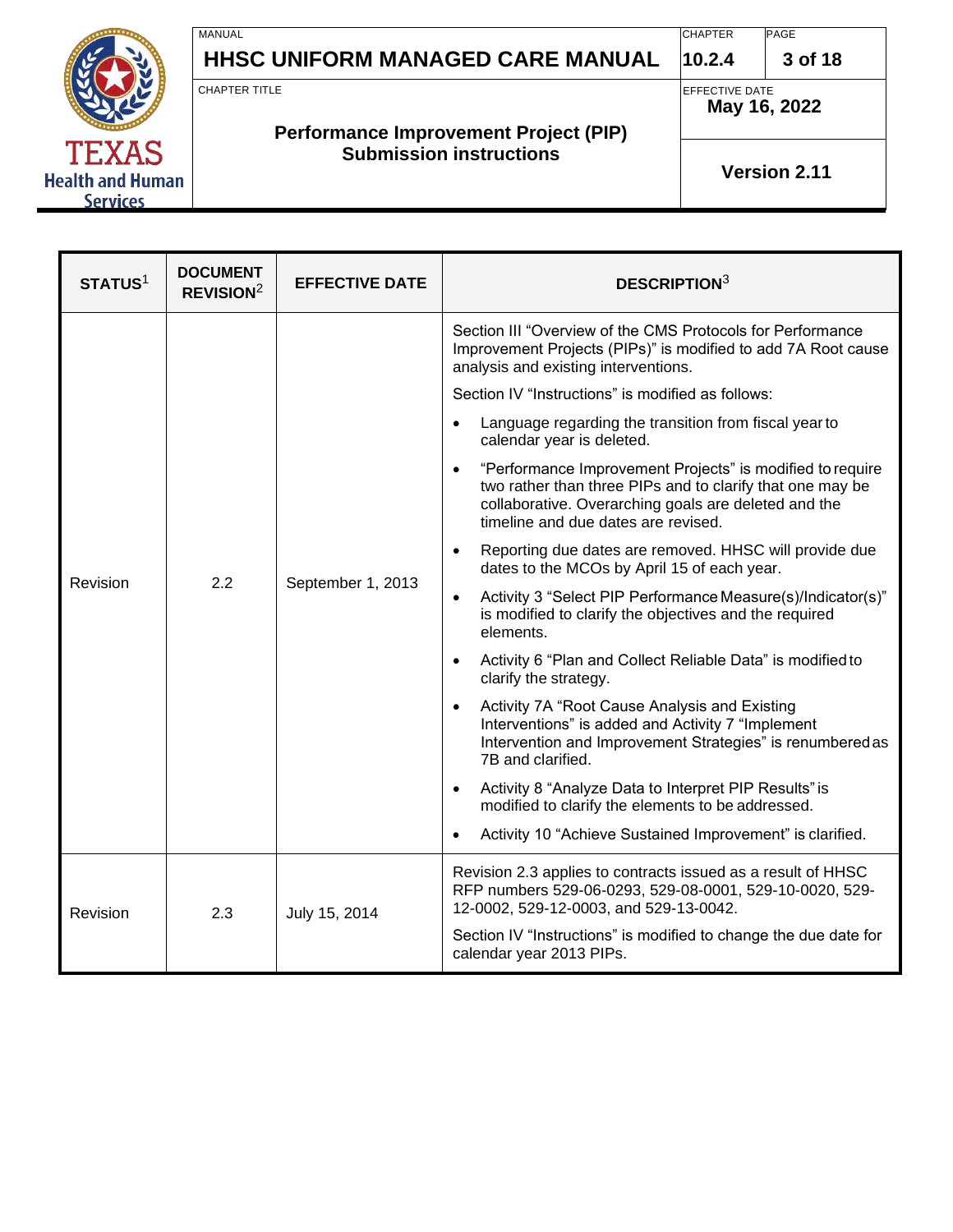| <b>CHAPTER TITLE</b><br><b>IEFFECTIVE DATE</b><br>May 16, 2022<br><b>Performance Improvement Project (PIP)</b><br><b>TEXAS</b><br><b>Submission instructions</b><br><b>Version 2.11</b> |                         | MANUAL<br><b>HHSC UNIFORM MANAGED CARE MANUAL</b> | <b>CHAPTER</b><br>10.2.4 | PAGE<br>4 of 18 |
|-----------------------------------------------------------------------------------------------------------------------------------------------------------------------------------------|-------------------------|---------------------------------------------------|--------------------------|-----------------|
|                                                                                                                                                                                         |                         |                                                   |                          |                 |
| <b>Services</b>                                                                                                                                                                         | <b>Health and Human</b> |                                                   |                          |                 |

| STATUS <sup>1</sup> | <b>DOCUMENT</b><br>REVISION <sup>2</sup> | <b>EFFECTIVE DATE</b>                                                                                                                                                                                                                                                                                                                                                                                                                                                                                                                                                                                                                                                                                                                                                                           | <b>DESCRIPTION3</b>                                                                                                                                                                                                                                               |
|---------------------|------------------------------------------|-------------------------------------------------------------------------------------------------------------------------------------------------------------------------------------------------------------------------------------------------------------------------------------------------------------------------------------------------------------------------------------------------------------------------------------------------------------------------------------------------------------------------------------------------------------------------------------------------------------------------------------------------------------------------------------------------------------------------------------------------------------------------------------------------|-------------------------------------------------------------------------------------------------------------------------------------------------------------------------------------------------------------------------------------------------------------------|
|                     |                                          |                                                                                                                                                                                                                                                                                                                                                                                                                                                                                                                                                                                                                                                                                                                                                                                                 | Revision 2.4 applies to contracts issued as a result of HHSC<br>RFP numbers 529-06-0293, 529-08-0001, 529-10-0020, 529-<br>12-0002, 529-12-0003, and 529-13-0042; and to Medicare-<br>Medicaid Plans (MMPs) in the Dual Demonstration.                            |
|                     |                                          |                                                                                                                                                                                                                                                                                                                                                                                                                                                                                                                                                                                                                                                                                                                                                                                                 | Section I "Applicability of Chapter 10.2.4" is modified to add the<br>Medicare-Medicaid Dual Demonstration.                                                                                                                                                       |
| Revision            | 2.4                                      | November 15, 2014                                                                                                                                                                                                                                                                                                                                                                                                                                                                                                                                                                                                                                                                                                                                                                               | Section II "Background" is modified to use the acronym PIPs.                                                                                                                                                                                                      |
|                     |                                          |                                                                                                                                                                                                                                                                                                                                                                                                                                                                                                                                                                                                                                                                                                                                                                                                 | Section III "Overview of the CMS Protocols for PIPs" is modified<br>to use the acronym PIPs and to clarify item 7A.                                                                                                                                               |
|                     |                                          |                                                                                                                                                                                                                                                                                                                                                                                                                                                                                                                                                                                                                                                                                                                                                                                                 | Section IV "Instructions" is modified to update the "PIPs"<br>instructions, to remove Activity 1 requirement F and clarify that<br>service area PIPs must follow the same criteria as program<br>level PIPs, and to define sustained improvement for Activity 10. |
|                     | 2.5<br>May 5, 2015                       |                                                                                                                                                                                                                                                                                                                                                                                                                                                                                                                                                                                                                                                                                                                                                                                                 | Revision 2.5 applies to contracts issued as a result of HHSC<br>RFP numbers 529-06-0293, 529-08-0001, 529-10-0020, 529-<br>12-0002, 529-12-0003, and 529-13-0042.                                                                                                 |
| Revision            |                                          |                                                                                                                                                                                                                                                                                                                                                                                                                                                                                                                                                                                                                                                                                                                                                                                                 | Section I "Applicability of Chapter 10.2.4" is modified to remove<br>the Medicare-Medicaid Dual Demonstration.                                                                                                                                                    |
|                     |                                          |                                                                                                                                                                                                                                                                                                                                                                                                                                                                                                                                                                                                                                                                                                                                                                                                 | Section III "Overview of the CMS Protocol for PIPs" is modified<br>to clarify that activities 1 through 7 are reported in the PIP plan<br>and activities 8 through 11 are described in the PIP final report.                                                      |
|                     |                                          | Section IV "Instructions" is modified to clarify that activities 1<br>through 7 are reported in the PIP plan and activities 8 through<br>11 are described in the PIP final report, to clarify Collaborative<br>PIPs, and to indicate the appropriate documentation for each<br>report. In addition, Activity 1 questions are updated, Activity 4<br>"Clearly Define the Population for this PIP" is moved to be<br>Activity 3 and the requirements updated, Activities 5 and 6 are<br>updated, Activity 7 is renamed "Develop and implement<br>intervention and improvement strategies" and the requirements<br>updated, Activity 8 is updated, Activity 9 "Intervention Follow-up<br>Summary" is added and subsequent activities are renumbered.<br>Instructions for the Appendices are added. |                                                                                                                                                                                                                                                                   |
| Revision            | 2.6                                      | April 1, 2016                                                                                                                                                                                                                                                                                                                                                                                                                                                                                                                                                                                                                                                                                                                                                                                   | Revision 2.6 applies to contracts issued as a result of HHSC<br>RFP numbers 529-08-0001, 529-10-0020, 529-12-0002, 529-<br>12-0003, 529-13-0042, 529-13-0071, and 529-15-0001.<br>Section I "Applicability of Chapter 10.2.4" is modified to add the              |
|                     |                                          |                                                                                                                                                                                                                                                                                                                                                                                                                                                                                                                                                                                                                                                                                                                                                                                                 | STAR Kids Program.                                                                                                                                                                                                                                                |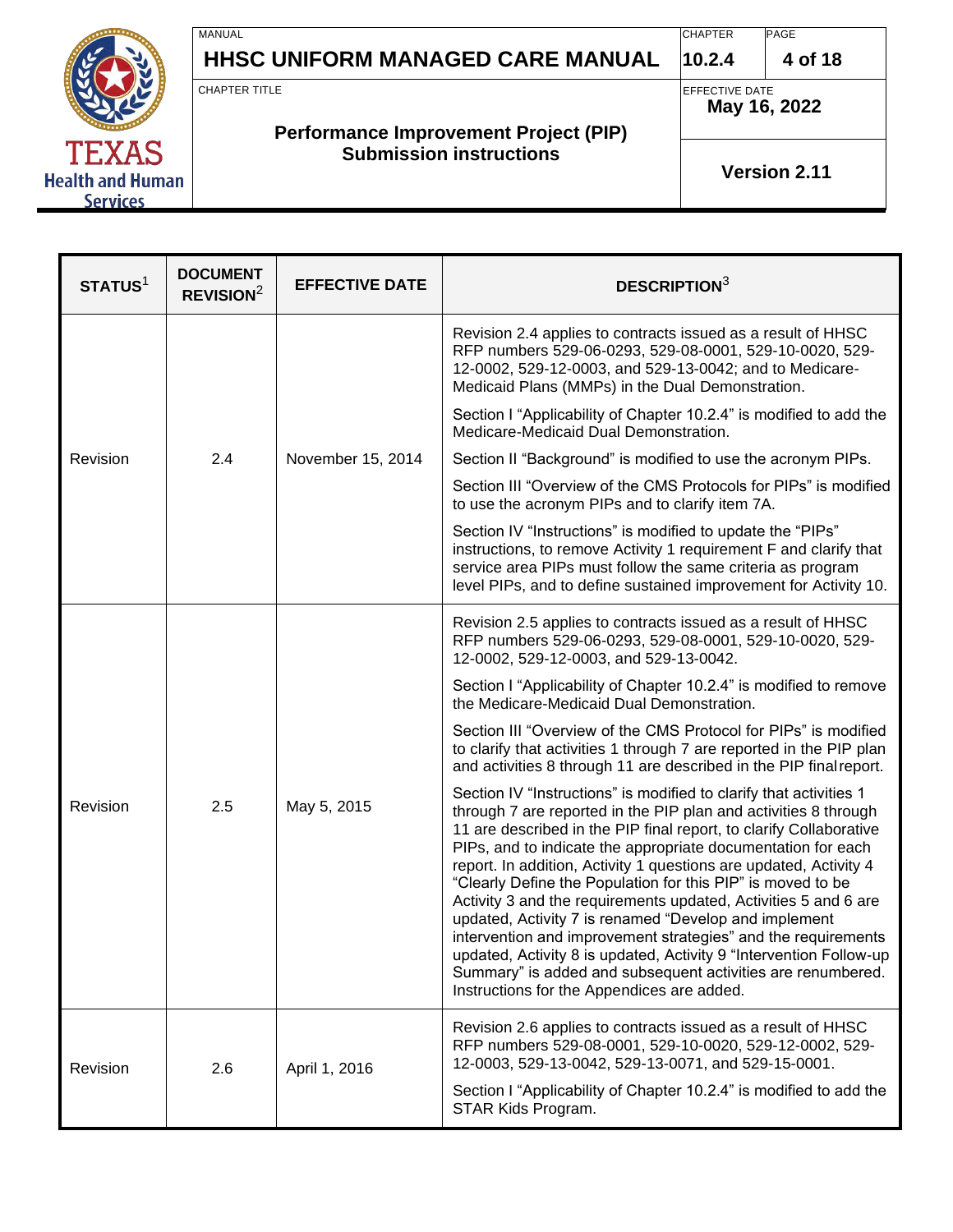

# **HHSC UNIFORM MANAGED CARE MANUAL**

PAGE **5 of 18**

CHAPTER TITLE

#### **Performance Improvement Project (PIP) Submission instructions**

EFFECTIVE DATE **May 16, 2022**

**CHAPTER 10.2.4**

**Version 2.11**

| STATUS <sup>1</sup> | <b>DOCUMENT</b><br>REVISION <sup>2</sup> | <b>EFFECTIVE DATE</b> | <b>DESCRIPTION3</b>                                                                                                                                                                                                                                                                                                                                                                                                                                                                                                                                                                                                                                                                                                                                   |  |
|---------------------|------------------------------------------|-----------------------|-------------------------------------------------------------------------------------------------------------------------------------------------------------------------------------------------------------------------------------------------------------------------------------------------------------------------------------------------------------------------------------------------------------------------------------------------------------------------------------------------------------------------------------------------------------------------------------------------------------------------------------------------------------------------------------------------------------------------------------------------------|--|
| Revision            | 2.7                                      | October 1, 2016       | Section IV "Instructions" is modified to remove language<br>regarding MCOs not currently conducting a collaborative PIP, to<br>remove language regarding due dates, and to reference UMCM<br>Chapter 5.0 "Consolidated Deliverables Matrix" instead.                                                                                                                                                                                                                                                                                                                                                                                                                                                                                                  |  |
| Revision            | 2.8                                      | February 22, 2019     | Revision 2.8 applies to contracts issued as a result of HHSC<br>RFP numbers 529-06-0293, 529-08-0001, 529-10-0020, 529-<br>12-0002, 529-12-0003, and 529-13-0042; and to Medicare-<br>Medicaid Plans (MMPs) in the Dual Demonstration.<br>Section IV "Instructions" is modified to indicate that<br>collaborations may be with community organizations and<br>provides guidance on what is considered a community                                                                                                                                                                                                                                                                                                                                     |  |
|                     |                                          |                       | organization.                                                                                                                                                                                                                                                                                                                                                                                                                                                                                                                                                                                                                                                                                                                                         |  |
| Revision            | 2.9                                      | August 15, 2019       | Administrative changes are made as follows:<br>Appendix A is incorporated into Activity 7B, and Appendix C is<br>incorporated into Activity 9.<br>Appendix B is renamed Appendix A, and Appendix D is<br>renamed Appendix B.                                                                                                                                                                                                                                                                                                                                                                                                                                                                                                                          |  |
| Revision            | 2.9.1                                    | September 16, 2019    | Accessibility approved version                                                                                                                                                                                                                                                                                                                                                                                                                                                                                                                                                                                                                                                                                                                        |  |
| Revision            | 2.10                                     | April 5, 2021         | Revision 2.10 is modified to comply with updated federal<br>protocols as follows:<br>Section III is modified to indicate ten total activities.<br>Section IV "Select the PIP topic" is modified to include<br>additional questions to meet federal requirements.<br>"Define the PIP Questions" adds an example of an<br>acceptable PIP aim statement. "Clearly Define the                                                                                                                                                                                                                                                                                                                                                                             |  |
|                     |                                          |                       | Population for this PIP" clarifies required elements for PIP<br>sampling. "Select PIP Performance<br>Measure(s)/Indicator(s)" clarifies the required elements to<br>describe quantifiable measures. "Use Sound Sampling<br>Techniques for a Representative Sample" clarifies<br>required elements for measure sampling and intervention<br>sampling. "Plan and Collect Reliable Data" clarifies<br>required elements about data collection. "Develop and<br>Implement Intervention and Improvement Strategies"<br>includes details of the implementation strategy and<br>examples of intervention tracking and monitoring.<br>"Analyze Data to Interpret PIP Results" includes required<br>elements to report in the final PIP report. Activity 10 is |  |
|                     |                                          |                       | renamed to "Significant and Sustained Improvement" and<br>combines elements of Activity 11.                                                                                                                                                                                                                                                                                                                                                                                                                                                                                                                                                                                                                                                           |  |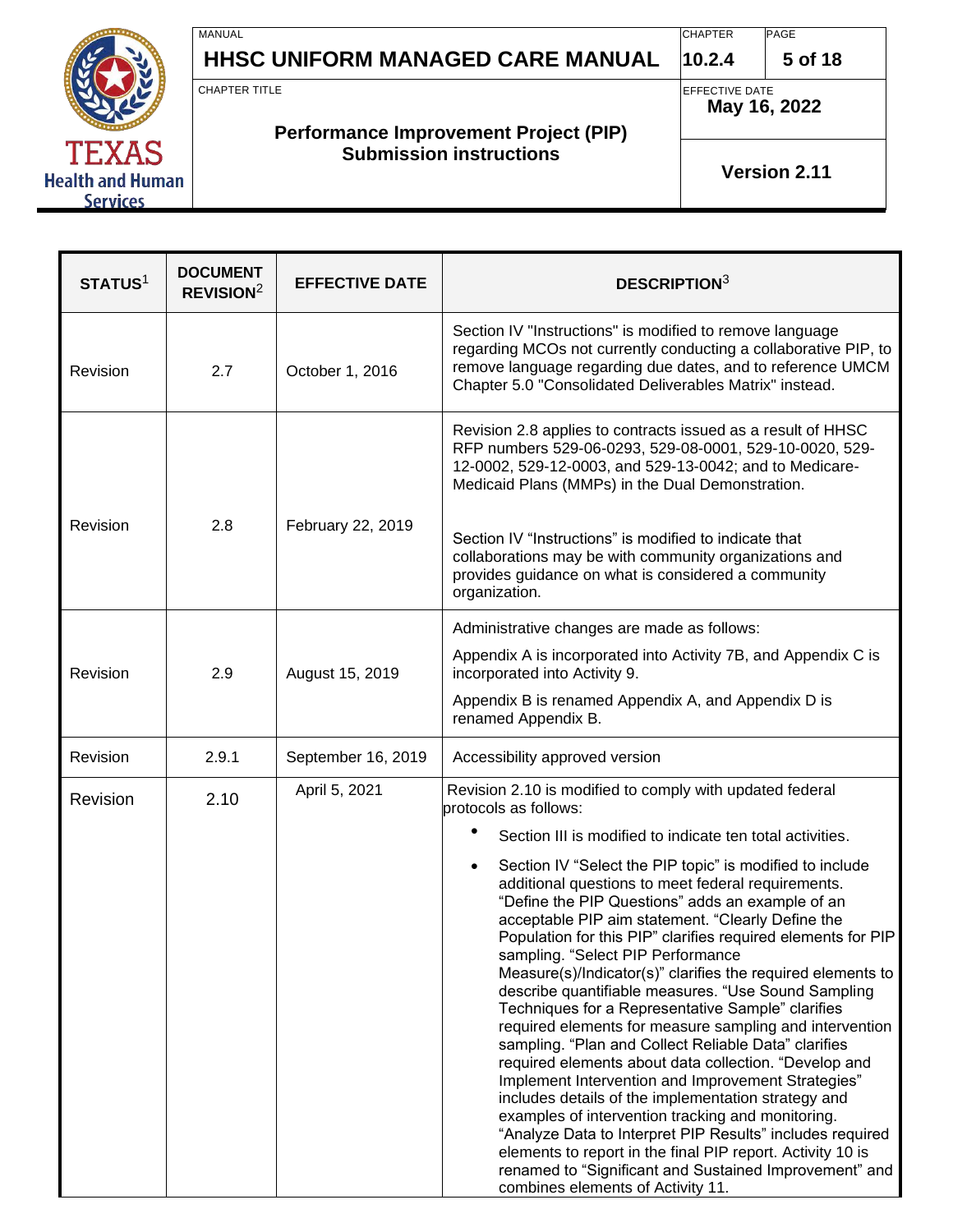|                                                            | MANUAL               |             | <b>HHSC UNIFORM MANAGED CARE MANUAL</b>                                                                                                                             | <b>CHAPTER</b><br>10.2.4 | <b>PAGE</b><br>6 of 18 |  |
|------------------------------------------------------------|----------------------|-------------|---------------------------------------------------------------------------------------------------------------------------------------------------------------------|--------------------------|------------------------|--|
|                                                            | <b>CHAPTER TITLE</b> |             | <b>Performance Improvement Project (PIP)</b>                                                                                                                        | IEFFECTIVE DATE          | May 16, 2022           |  |
| <b>TEXAS</b><br><b>Health and Human</b><br><b>Services</b> |                      |             | <b>Submission instructions</b>                                                                                                                                      |                          | <b>Version 2.11</b>    |  |
|                                                            |                      |             |                                                                                                                                                                     |                          |                        |  |
| Revision                                                   | 2.11                 | May 16 2022 | Revision 2.11 is modified for additional guidance on the below<br>activities:<br>Activity 1 contents are re-ordered to align with updates to<br>UMCM chapter 10.2.5 |                          |                        |  |
|                                                            |                      |             |                                                                                                                                                                     |                          |                        |  |

• Activity 2 clarifies that "interventions" should be reported

• Activity 4 clarifies that it must be specified if an outcome

• Activity 6 contents are edited to align with the updated

• Activity 7B is updated to include specific language for reporting a rationale when a rapid-cycle PDSA is not

and removes "improvement strategy"

Activity 6 in UMCM chapter 10.2.5

measure is used

conducted.

| <sup>1</sup> Status should be represented as "Baseline" for initial issuances, "Revision" for changes to the |  |
|--------------------------------------------------------------------------------------------------------------|--|
| Baseline version, and "Cancellation" for withdrawn versions.                                                 |  |

<sup>2</sup> Revisions should be numbered according to the version of the issuance and sequential numbering of the revision—e.g., "1.2" refers to the first version of the document and the second revision.

<sup>3</sup> Brief description of the changes to the document made in the revision.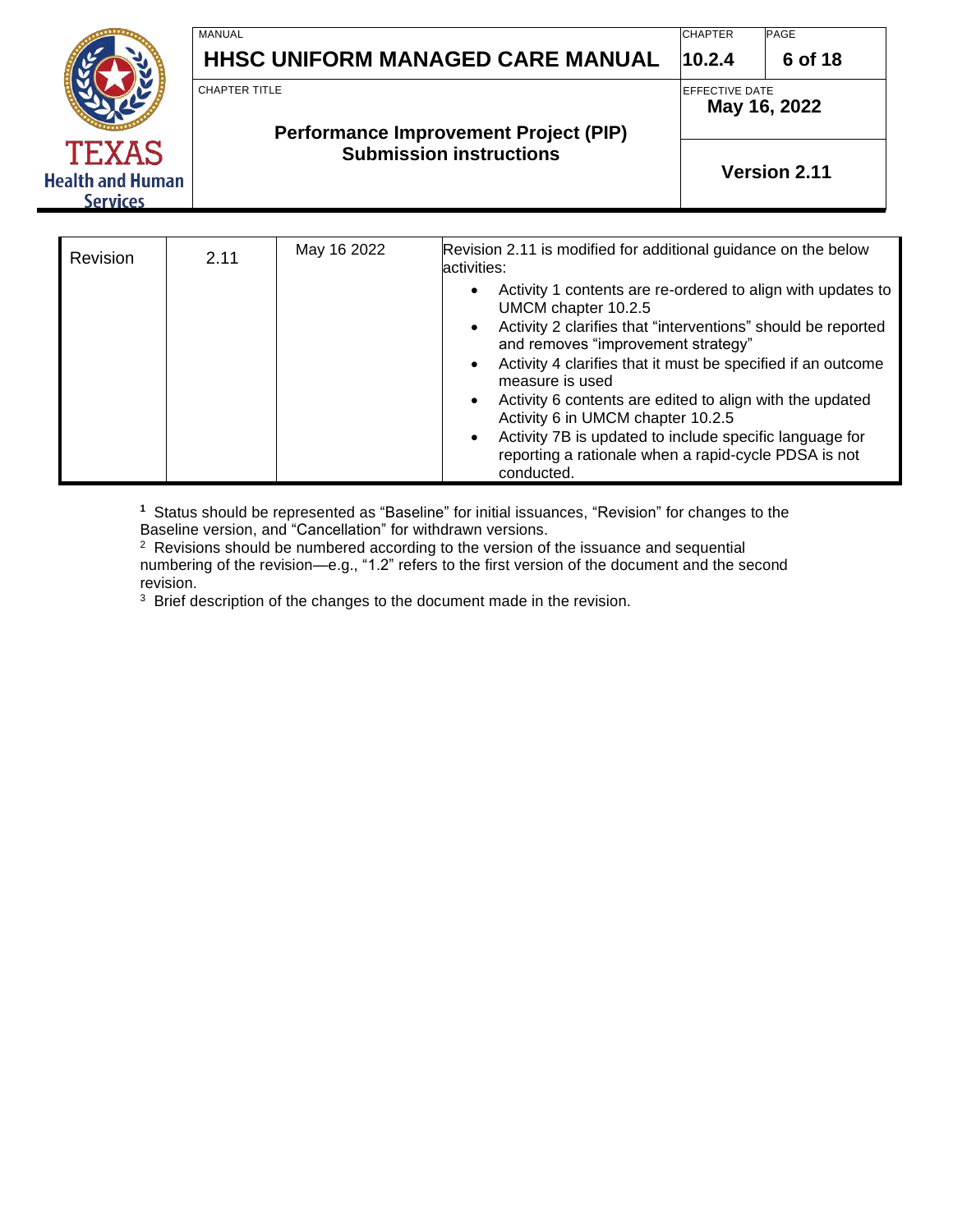|                                                            | MANUAL<br>HHSC UNIFORM MANAGED CARE MANUAL                    | <b>CHAPTER</b><br>10.2.4 | <b>PAGE</b><br>7 of 18                 |  |
|------------------------------------------------------------|---------------------------------------------------------------|--------------------------|----------------------------------------|--|
|                                                            | CHAPTER TITLE<br><b>Performance Improvement Project (PIP)</b> |                          | <b>IEFFECTIVE DATE</b><br>May 16, 2022 |  |
| <b>TEXAS</b><br><b>Health and Human</b><br><b>Services</b> | <b>Submission instructions</b>                                | <b>Version 2.11</b>      |                                        |  |

# **I. Applicability of Chapter 10.2.4**

This chapter applies to Managed Care Organizations (MCOs) participating in the STAR, STAR+PLUS, CHIP, STAR Kids, and STAR Health programs, and Dental Contractors providing Texas Medicaid and CHIP Dental Services. In this chapter, references to "CHIP" or the "CHIP Managed Care Program(s)" apply to the CHIP Program and the CHIP Dental Contractors, unless the programs are identified separately. References to "Medicaid" or the "Medicaid Managed Care Program(s)" apply to the STAR, STAR+PLUS, STAR Kids, and STAR Health Programs, and the Medicaid Dental Contractors, unless the programs are identified separately. The term "MCO" includes health maintenance organizations (HMOs), exclusive provider organizations (EPOs), insurers, dental maintenance organizations (DMOs), and any other entities licensed or approved by the Texas Department of Insurance.

The requirements in this chapter apply to all programs, except where noted.

# **II. Background**

The purpose of health care quality performance improvement projects (PIPs) is to assess and improve processes, and ultimately outcomes, of care. In order for such projects to achieve real improvements in care, and for interested parties to have confidence in the reported improvements, PIPs must be designed, conducted, and reported in a methodologically sound manner.

PIPs should target improvement in relevant areas of clinical and non-clinical services. The topics selected for the projects should reflect a significant portion of the enrollees (or a specified sub-portion of enrollees) and should have a potentially significant impact on enrollee health, functional status, or satisfaction. The topics should reflect high-volume or high-risk conditions of the population served.

# **III. Overview of the CMS Protocol for PIPs**

- Select the PIP topics.
- Define the PIP questions.
- Select PIP performance measure(s)/indicator(s).
- Clearly define the population for the PIP.
- Use sound sampling techniques for a representative sample.
- Plan and deploy reliable collection of data.
- Develop and implement intervention and improvement strategies. Interventions should be based on the results of a root cause analysis.
- Analyze data to interpret PIP results.
- Plan for real improvement.
- Achieve sustained improvement.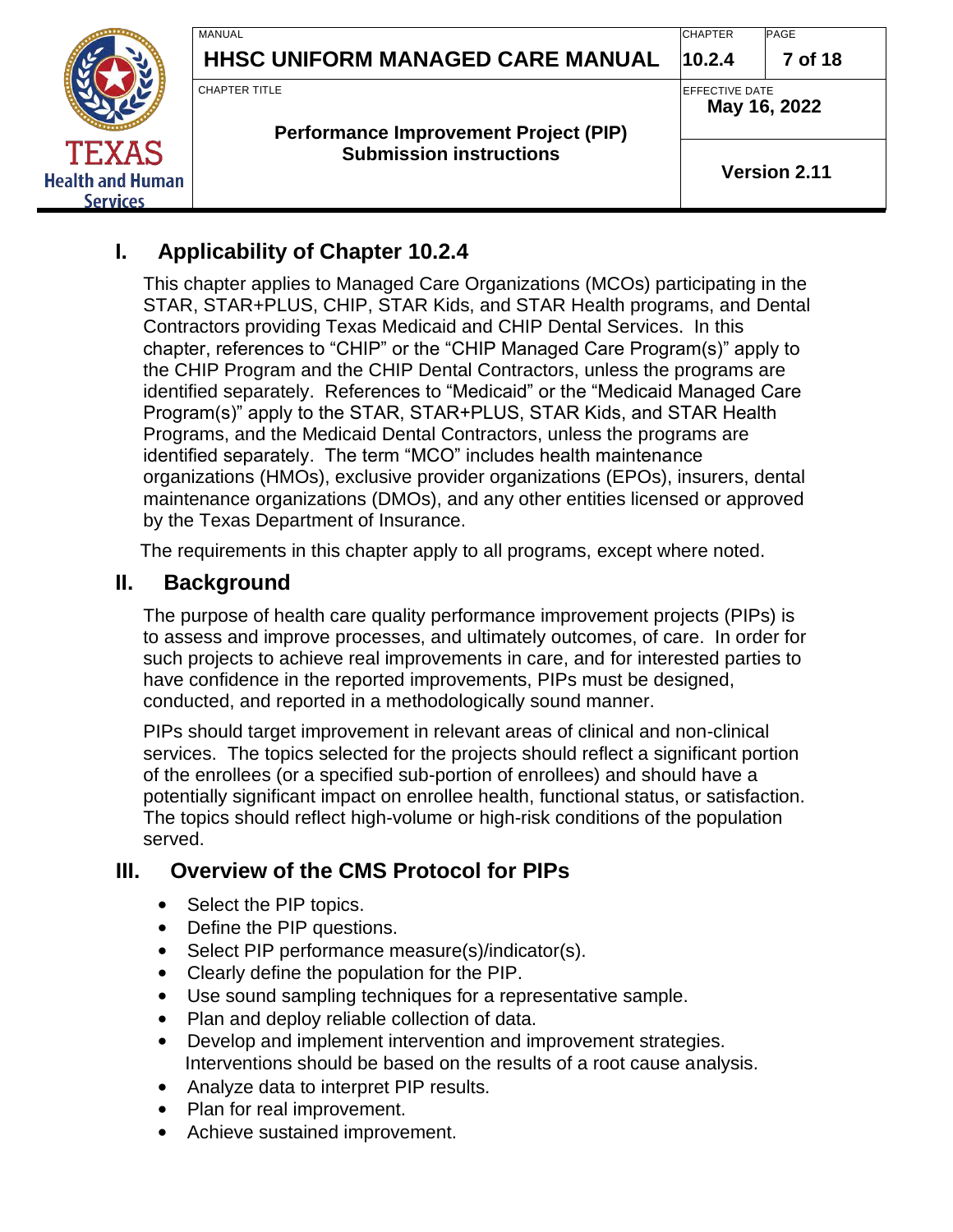|                                                            | MANUAL<br><b>HHSC UNIFORM MANAGED CARE MANUAL</b>                    | <b>CHAPTER</b><br>10.2.4               | <b>PAGE</b><br>8 of 18 |
|------------------------------------------------------------|----------------------------------------------------------------------|----------------------------------------|------------------------|
|                                                            | <b>CHAPTER TITLE</b><br><b>Performance Improvement Project (PIP)</b> | <b>IEFFECTIVE DATE</b><br>May 16, 2022 |                        |
| <b>TEXAS</b><br><b>Health and Human</b><br><b>Services</b> | <b>Submission instructions</b>                                       | <b>Version 2.11</b>                    |                        |

HHSC developed the PIP instruction document to reflect the CMS requirements for submission of a PIP. MCOs must use this document as a guide to ensure all of the mandatory requirements for completing each PIP are addressed.

Activities one through seven are reported in the PIP plan and activities eight through ten are described in the PIP final report. PIPs are meant to be developed over the specified time period of the study and should culminate in real and sustained improvement.

# **IV. Instructions**

#### **PIPs**

The MCO is required to provide two PIPs per program served; however, the same PIP may be used for multiple programs. All PIPs are incorporated by reference into the contract. If HHSC and the MCO cannot agree on PIPs, HHSC will unilaterally select them.

Beginning in 2014, MCOs will conduct PIPs for at least two years to allow sufficient time for the interventions to impact health care outcomes. Beginning September 2014, the EQRO and HHSC will provide yearly individual conference calls with each of the MCOs that had a PIP that scored five percentage points or more below average on the PIP plans and/or progress report evaluations.

Calendar year 2014 PIPs will be continued rather than ending on December 31, 2014. MCOs will retire one 2014 PIP per program on December 31, 2015. The remaining 2014 PIP will be continued for one additional year, ending on December 31, 2016. This staggered approach will allow the MCOs to only have to develop one new PIP per program each year. The EQRO and HHSC, in consultation with each MCO, will select which PIP will be retired and which will continue for the third year. Each MCO must have a new PIP proposal before completing a PIP to ensure that it has two ongoing PIPs at all times.

Starting with the calendar year 2016 PIPs, all MCOs will be required to implement a collaborative PIP. MCOs will be given the option to conduct one PIP at the service area level in order to develop interventions that are concentrated on the needs of members in a particular geographic location.

Please see UMCM Chapter 5.0, "Consolidated Deliverables Matrix" for additional submission instructions. The EQRO will review and evaluate new PIP plans, PIP progress reports, and final PIP reports (completed PIPs with results). Beginning with progress report reviews for the 2014 PIPs, MCOs will be required to implement HHSC and EQRO recommendations to improve the PIPs. Beginning with the 2016 PIPs, all PIP plans must be revised and resubmitted, incorporating all EQRO recommendations, within 20 business days after the recommendations are received. The PIP progress reports will also need to include information about how each recommendation was implemented. If the MCO is not able to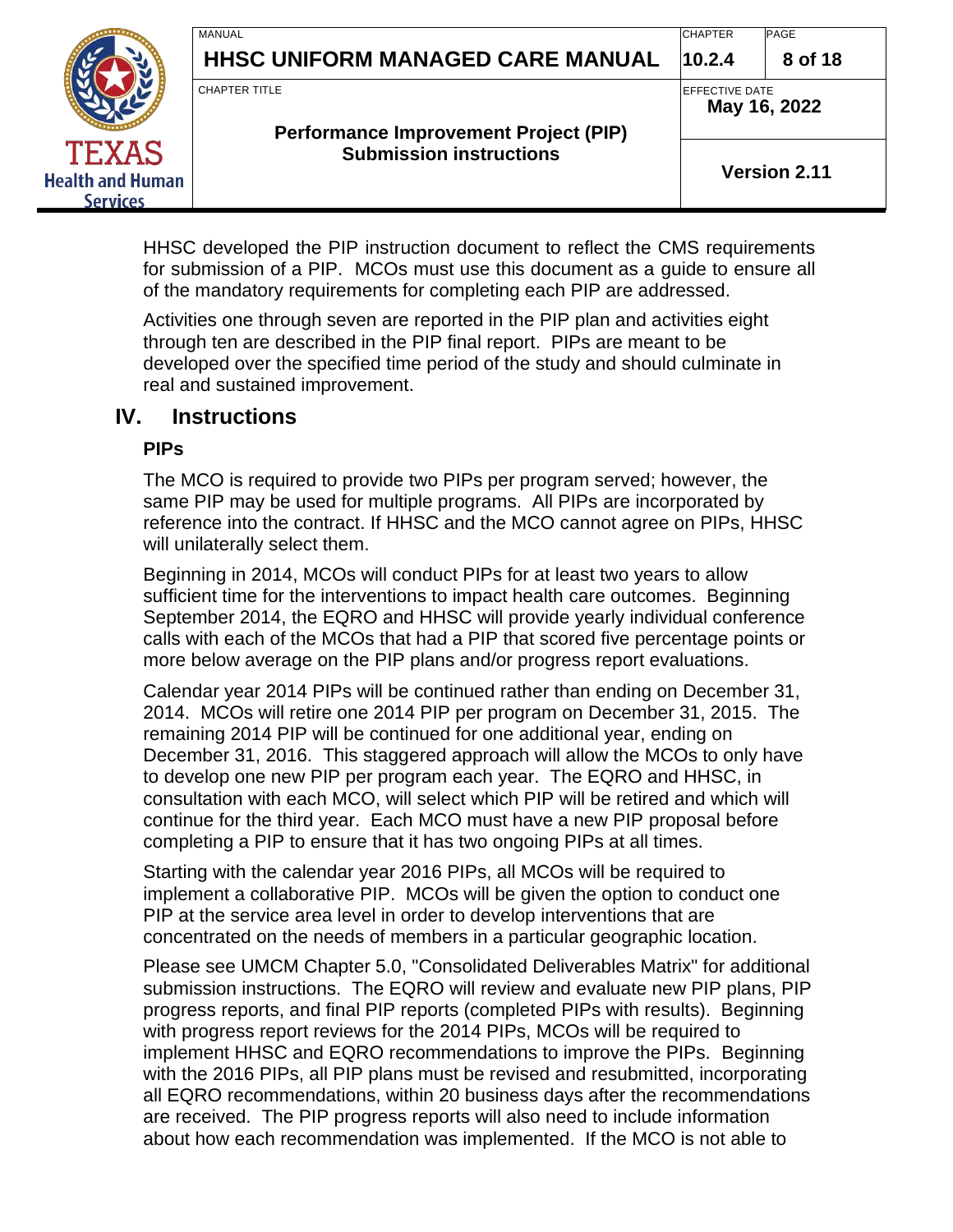|                                                            | <b>MANUAL</b><br><b>HHSC UNIFORM MANAGED CARE MANUAL</b>             | <b>CHAPTER</b><br>10.2.4               | <b>PAGE</b><br>9 of 18 |
|------------------------------------------------------------|----------------------------------------------------------------------|----------------------------------------|------------------------|
|                                                            | <b>CHAPTER TITLE</b><br><b>Performance Improvement Project (PIP)</b> | <b>IEFFECTIVE DATE</b><br>May 16, 2022 |                        |
| <b>TEXAS</b><br><b>Health and Human</b><br><b>Services</b> | <b>Submission instructions</b>                                       | <b>Version 2.11</b>                    |                        |

implement an EQRO recommendation, the MCO must submit an explanation and adequate justification for why the recommendation cannot be implemented within 5 business days of receiving the recommendation. HHSC and the EQRO will review the case and provide the MCO with the final decision.

#### **The following information should be included in each PIP plan submission using the template provided in Chapter 10.2.5 of the Uniform Managed Care Manual.**

#### **Demographic information**

- MCO name:
- Project leader's name, title, telephone number, and e-mail address;
- PIP topic/name;
- Initiation date of the PIP; and
- Date the PIP report was submitted.

#### **Medicaid/CHIP Populations Addressed in PIP**

• Indicate the program, population size, and covered Service Area for each PIP topic.

#### **Collaborative PIPs**

Indicate whether or not the PIP is a collaborative PIP. If it is, provide the names of the MCOs, DMOs, community organizations and/or Delivery System Reform Incentive Payment (DSRIP) program collaborators. Community organizations must be not-for-profit organizations and cannot be an existing contractor of the health plan unless special approval is obtained from HHSC. Examples of community organizations include social service organizations addressing social determinants of health (for example, organizations addressing hunger/nutrition, homelessness, employment, etc.), schools, public health organizations, and Women, Infants, and Children (WIC) programs. HHSC reserves the right to determine whether or not a collaboration is appropriate and/or sufficient.

#### **Requested Documentation Submitted**

PIP plans should include a fishbone diagram for the root cause analysis and if it is a collaborative PIP, complete Appendix A.

#### **Activity 1. Select the PIP Topic**

All PIPs should target improvement in relevant areas of clinical care and nonclinical services. Study topics are selected through data collection and analysis of comprehensive aspects of enrollee needs, care, and services. The topics, over time, should address a broad spectrum of key aspects of Member care and services and include all enrolled populations relevant to the study topic (e.g., do not exclude certain Members such as those with special health care needs). Address the following elements: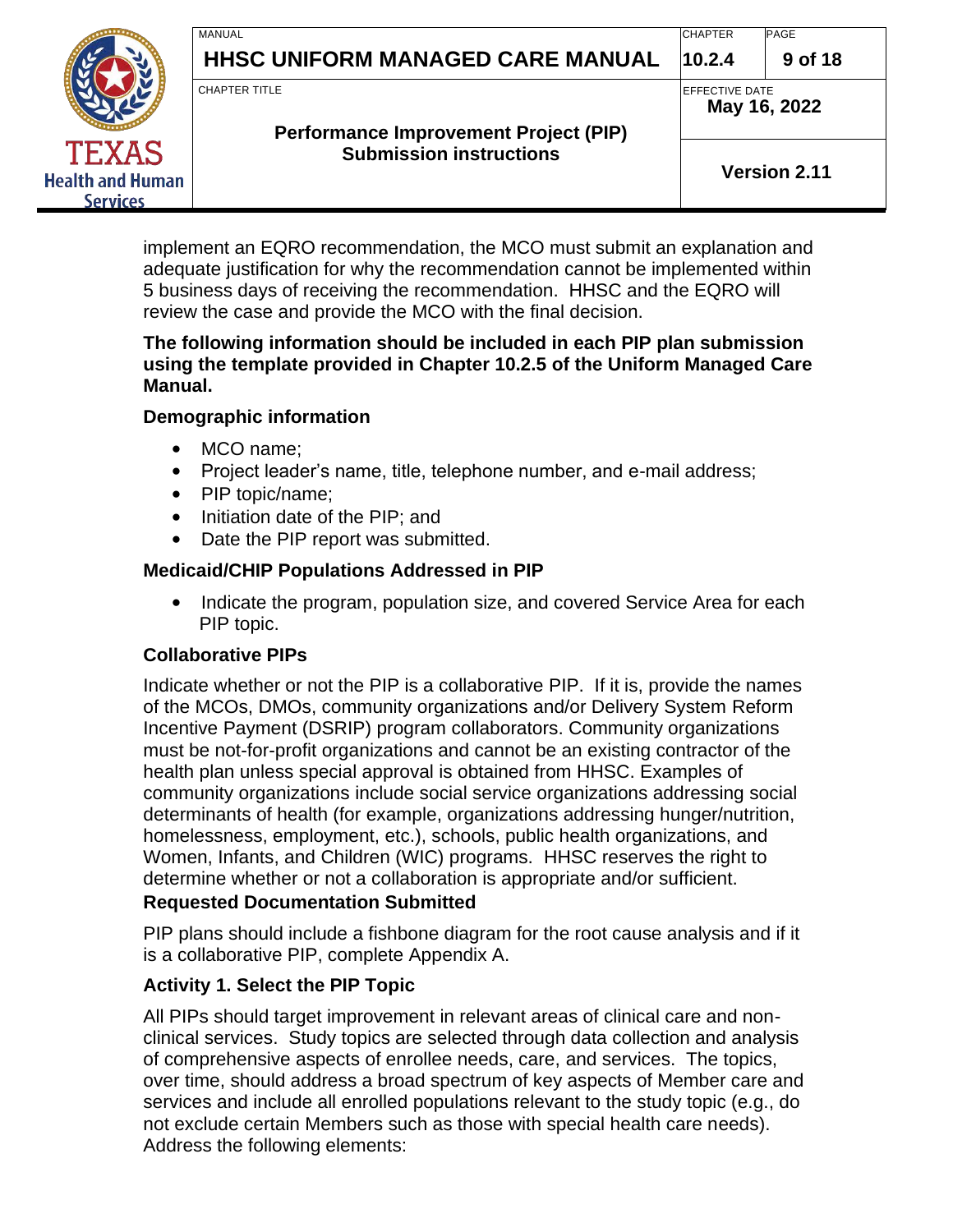|                                                            | MANUAL<br><b>HHSC UNIFORM MANAGED CARE MANUAL</b>             | <b>CHAPTER</b><br>10.2.4               | <b>PAGE</b><br>10 of 18 |
|------------------------------------------------------------|---------------------------------------------------------------|----------------------------------------|-------------------------|
|                                                            | CHAPTER TITLE<br><b>Performance Improvement Project (PIP)</b> | <b>IEFFECTIVE DATE</b><br>May 16, 2022 |                         |
| <b>TEXAS</b><br><b>Health and Human</b><br><b>Services</b> | <b>Submission instructions</b>                                |                                        | <b>Version 2.11</b>     |

- A. What is the topic? Describe how the topic was selected. Include a description of the analysis of member needs, care, and services to select the topic, including:
	- i. Describe how your plan considered priority areas identified by HHSC and/or CMS when selecting the topic
	- ii. Describe how the plan considered performance on the CMS Child and Adult Core Set Measures when selecting the topic
	- iii. Describe how input from enrollees or providers who are users of or concerned with the services being addressed by the topic were considered.
	- iv. Describe how the topic selection considered addressing care of special populations or high priority services when selecting the topic
	- v. If the topic was required by the state, enter "Required by State".
- B. Describe the characteristics of the members targeted using MCO data to identify health risks of the target population (including distribution of age, gender, and race/ethnicity) and utilization of services by the target population (including geographic location and functional status).
- C. What is the prevalence? What percentage of Members are affected?
- D. How does the issue affect Member health, functional status, or Member/Provider satisfaction?
- E. What are the potential consequences of the disease/condition this PIP addresses?
- F. Does this PIP address a high-risk population? If so, describe the population and the characteristics that identify members as high risk.
- G. Other comments or information

Topic selection for a service area PIP must follow the same criteria as programlevel PIPs, where the denominator must include at least 100 Members and the topic must address a critical health issue, as determined by HHSC and the EQRO.

# **Activity 2. Define the PIP Questions**

Stating the questions helps maintain the focus of the PIP and sets the framework for data collection, analysis, and interpretation. Address the following elements:

A. State the problem to be studied as one or more clear, answerable questions. The response must clearly state the intervention(s), population, and time period of the PIP. Below is an example of a poor PIP question and a good PIP question:<sup>1</sup>

<sup>1</sup> [2019 CMS EQR Protocol 1](https://www.medicaid.gov/medicaid/quality-of-care/downloads/2019-eqr-protocols.pdf) (page 30)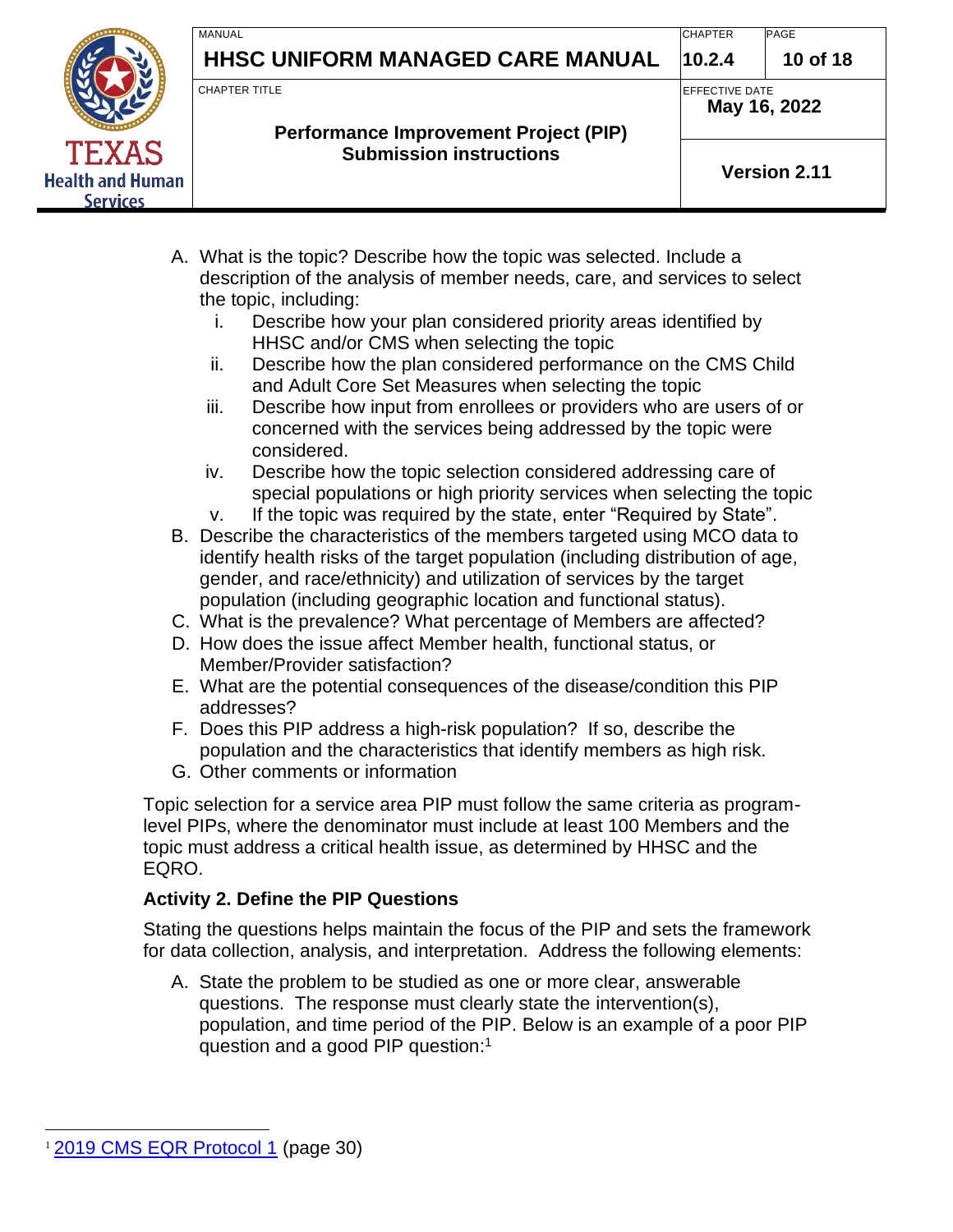

|                        | <b>Example PIP aim statements</b>                                                                | <b>Critique</b>                                                                                                    |
|------------------------|--------------------------------------------------------------------------------------------------|--------------------------------------------------------------------------------------------------------------------|
| Poor PIP<br>Aim        | Does the MCP adequately address psychological<br>problems in patients recovering from myocardial | • The PIP intervention is not specified                                                                            |
| <b>Statement</b>       | infarction?                                                                                      | • It is unclear how impact will be measured                                                                        |
|                        |                                                                                                  | • The population and time period are not<br>clearly defined                                                        |
| Good PIP<br><b>Aim</b> | Will the use of cognitive behavioral therapy in<br>patients with depression and obesity improve  | Specifies the PIP intervention (cognitive<br>behavioral therapy)                                                   |
| <b>Statement</b>       | depressive symptoms over a six-month period<br>during 2017?                                      | Defines the population (patients with<br>depression and obesity) and time period<br>(six-month period during 2017) |
|                        |                                                                                                  | • Specifies the measurable impact (improve<br>depressive symptoms)                                                 |

### **Activity 3. Clearly Define the Population for this PIP**

The selected project must represent the entire enrolled population to which the PIP study indicators apply. Once that population is identified, a decision must be made whether to review data for that entire population or use a generalized sample of that population. Also, the length of members' enrollment needs to be defined to meet the study population criteria. Address the following elements:

- A. What is the target population this PIP will address? Clearly describe inclusion and exclusion criteria.
- B. Does this PIP address the entire population or a sample? If the entire population will be studied, describe the data collection approach to capture all Members to whom the study questions apply. If a sample will be studied, describe how the sample represents the entire enrolled population to which the PIP study indicators (quantifiable measures) apply. Please be sure to address the following:
	- i. Describe how the sampling frame contained a complete, recent, and accurate list of the target PIP population. A sampling frame is the list from which the sample is drawn from.
	- ii. Describe how the representativeness of subgroups of the population (i.e. age groups, locations, or health status) were considered in the sampling methodology.
	- iii. Describe how the sampling methodology accounted for potential biases.

#### **Activity 4. Select PIP Performance Measure(s)/Indicator(s)**

A study indicator is a quantitative or qualitative characteristic (variable) reflecting a discrete event (e.g., an older adult has/has not received a flu shot in the last 12 months) or a status (e.g., an enrollee's blood pressure is/is not below a specified level) that will be measured. The indicators should track performance and improvement over time. All indicators must be objective, clearly and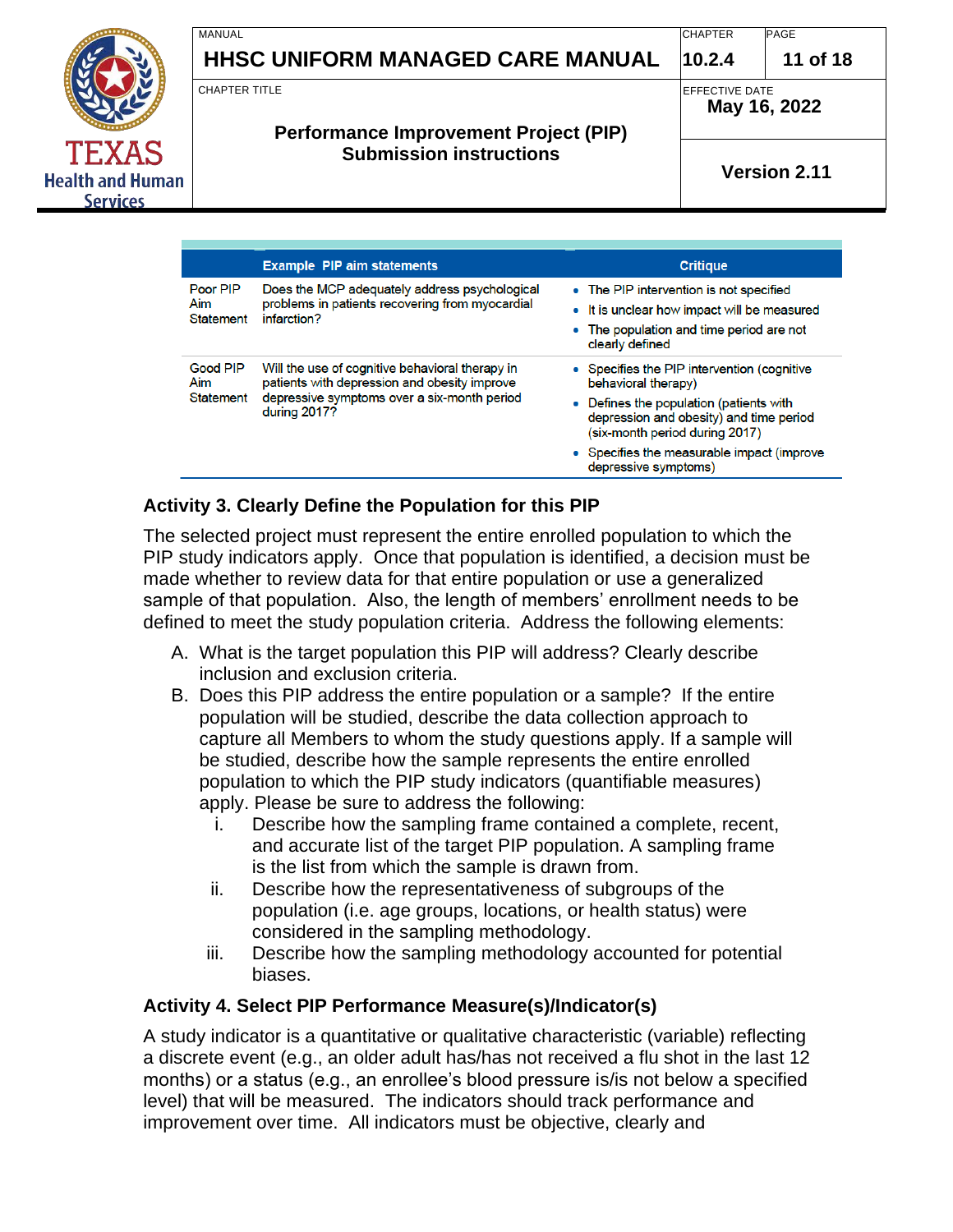|                                                     | MANUAL<br>HHSC UNIFORM MANAGED CARE MANUAL                    | <b>CHAPTER</b><br>10.2.4               | <b>PAGE</b><br>12 of 18 |
|-----------------------------------------------------|---------------------------------------------------------------|----------------------------------------|-------------------------|
|                                                     | CHAPTER TITLE<br><b>Performance Improvement Project (PIP)</b> | <b>IEFFECTIVE DATE</b><br>May 16, 2022 |                         |
| <b>TEXAS</b><br><b>Health and Human</b><br>Services | <b>Submission instructions</b>                                |                                        | <b>Version 2.11</b>     |

unambiguously defined, measurable, and based on current clinical knowledge or health services research.

The objective of a PIP should be to improve processes and outcomes of care. For the purposes of this protocol, "outcomes" are defined as measures of patient health, functional status, or satisfaction following the receipt of care or services. The indicators should measure quantifiable changes in these outcomes using data available through administrative sources, such as HEDIS®, medical records, surveys, or other readily available sources. When possible, include a benchmark and state its source.

All quantifiable measures should address the following elements:

- A. Measure name
- B. Define the numerator
- C. Define the denominator
- D. Define the unit of analysis
- E. Is this a process measure? If yes, please describe the clinical evidence that indicates that the process being measured is meaningfully associated with the outcomes. If this is an outcome measure, please indicate N/A.
- F. Is this a standardized measure? If not, MCO/DMOs should address the additional elements below.

MCO/DMO-derived measures:

- A. Describe how the measure addresses accepted clinical guidelines relevant to the PIP question.
- B. Describe how the measure addresses an important aspect of care or operations that is meaningful to the MCO/DMO enrollees.
- C. Describe how the data sources allowed for reliable and accurate measure calculation.
- D. Describe how the variables of the measure available will be examined on at least a semi-annual basis.
- E. Describe how this measure captures changes in enrollee satisfaction or experience in care.
- F. Describe the strategy utilized to ensure interrater reliability for this measure.

Each PIP performance measure or indicator must address the following elements:

- A. Measure source (e.g., HEDIS, AHRQ, developed by MCO/DMO, CMS Child and Adult Core Set, Core Quality Measure Collaborative, certified behavioral health clinics (CCBHC))
- B. Benchmark
- C. Source of Benchmark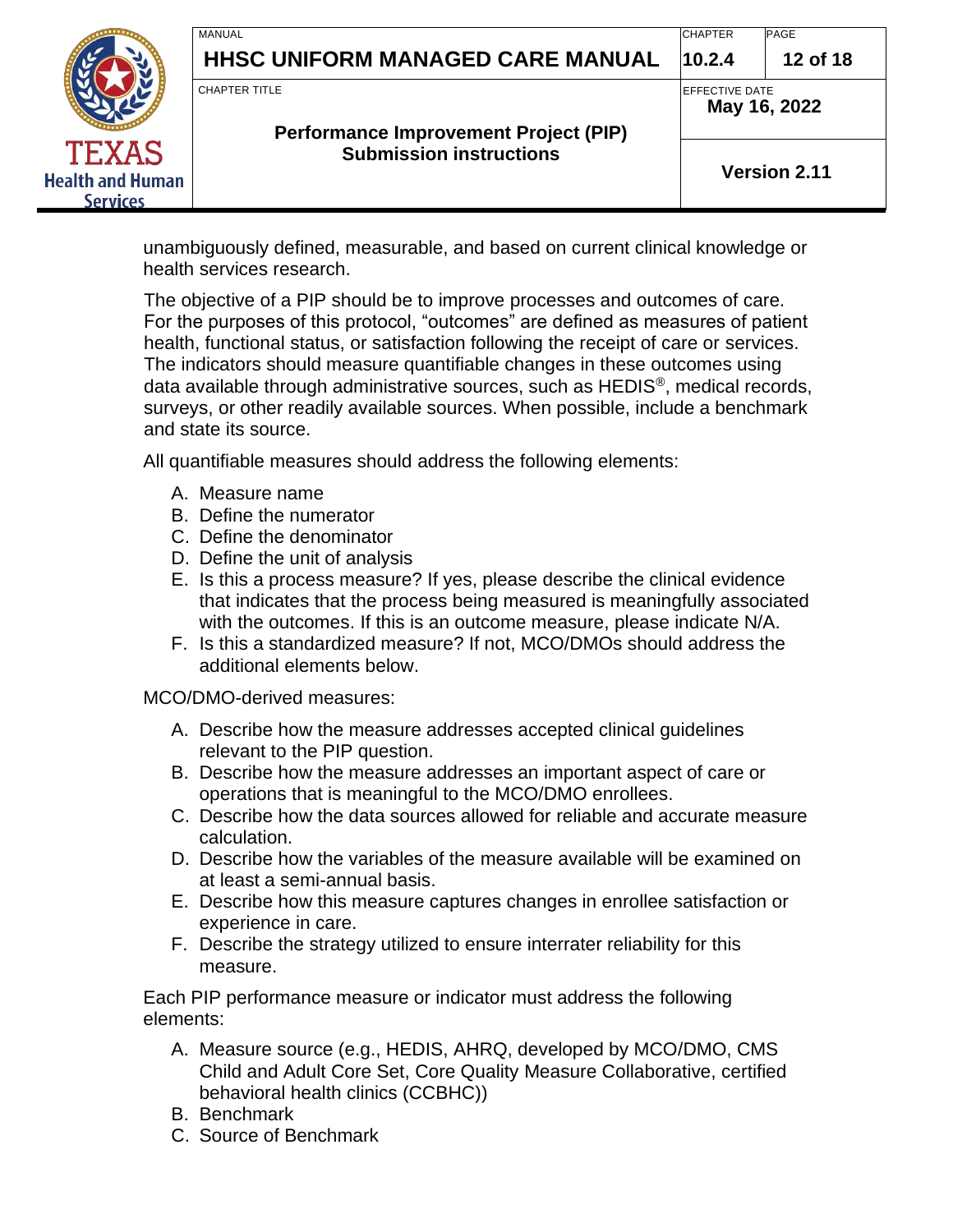|                                                            | MANUAL<br>HHSC UNIFORM MANAGED CARE MANUAL                                                             | <b>CHAPTER</b><br>10.2.4               | <b>PAGE</b><br>13 of 18 |
|------------------------------------------------------------|--------------------------------------------------------------------------------------------------------|----------------------------------------|-------------------------|
|                                                            | <b>CHAPTER TITLE</b><br><b>Performance Improvement Project (PIP)</b><br><b>Submission instructions</b> | <b>IEFFECTIVE DATE</b><br>May 16, 2022 |                         |
| <b>TEXAS</b><br><b>Health and Human</b><br><b>Services</b> |                                                                                                        |                                        | <b>Version 2.11</b>     |

- D. Goal
- E. Numerator
- F. Denominator
- G. Rate/Rate Ratio
- H. Baseline Measurement Period Dates include start and end dates

# **Activity 5. Use Sound Sampling Techniques for a Representative Sample**

If measures and interventions target the entire population and no sample will be used for either, then go to Activity 6. However, please read the examples provided below carefully to determine whether a sample will be used or not.

# **A. Measure(s)/Indicator(s)**

If measures are not for the entire study population and instead a sample will be used to select Members of the study, then proper sampling techniques are necessary to provide valid and reliable information on the quality of care provided. The sampling methodology for hybrid measures must be reported unless the MCO is following the HEDIS® hybrid methodology and all hybrid processes are audited by an NCQA-certified auditor.

- i. Describe how a representative sample will be obtained for the measures. Describe the sampling methodology for each measure that does not address the entire population.
- ii. Describe the sample. Does it include a subset of the members? Does it include a subset of the network hospitals and/or providers? How was the sample selected?
- iii. How many members does the sample include? What percentage of the population does the sample represent?
- iv. Did the sampling frame contain a complete, recent, and accurate list of the target PIP population?
- v. Describe how the representativeness of subgroups of the population (i.e. age groups, location, or health status) were considered in the sampling methodology.
- vi. Describe how the sampling methodology accounted for potential biases.

Example: Does your measure include a subset of the member population, i.e., a sample of members is selected for medical record review? If yes, is this a HEDIS<sup>®</sup> hybrid measure and will the sampling methodology and record review process be audited by a NCQA-certified auditor? If yes, go to Activity 5A. If no, describe the sampling methodology addressing the questions above.

If sampling for a MCO/DMO-derived measure, a sampling methodology must be described. A sampling methodology does not need to be described for standardized measures, i.e., HEDIS<sup>®</sup>, PPE, PDI/PQI, etc.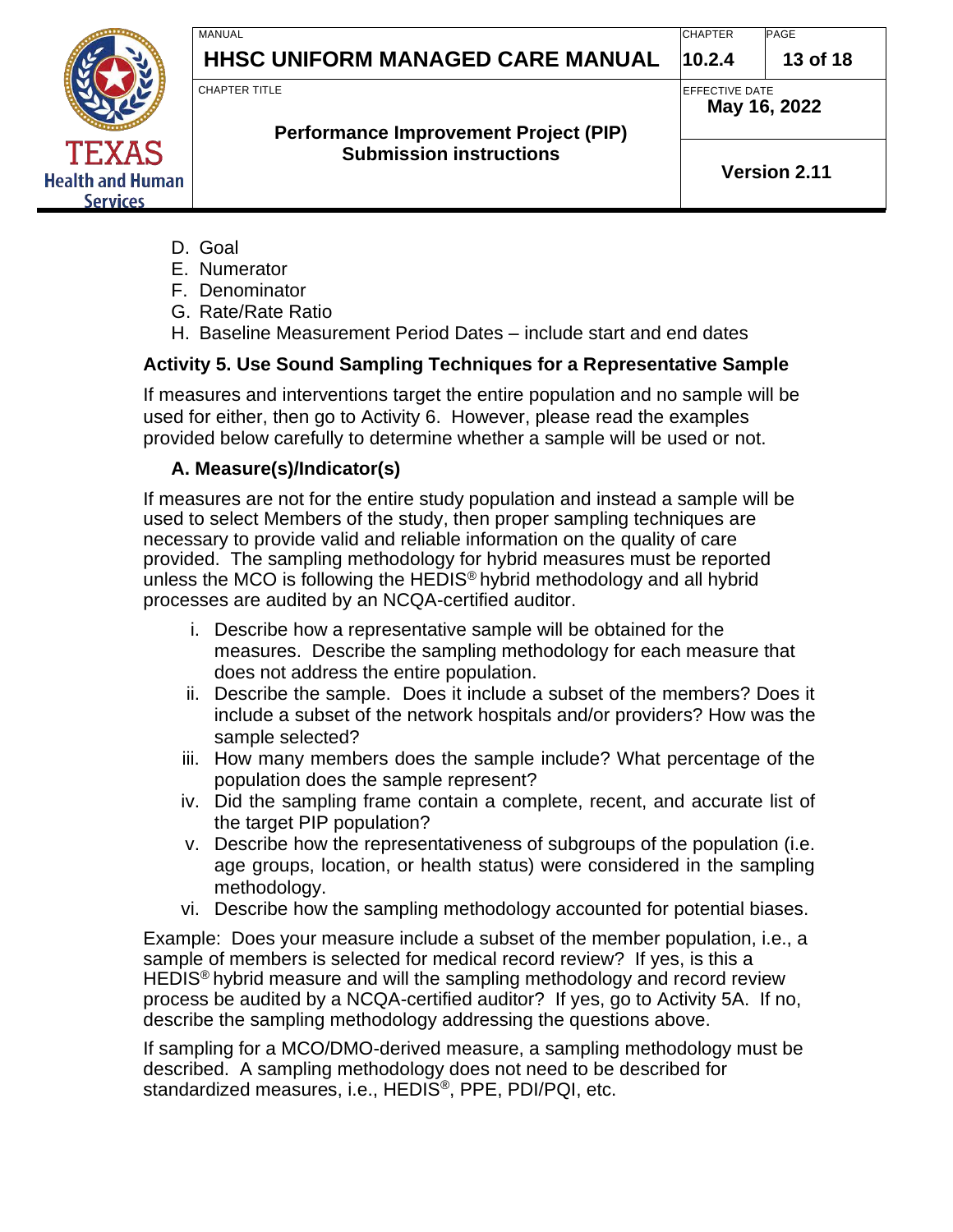|                                                            | MANUAL<br><b>HHSC UNIFORM MANAGED CARE MANUAL</b>                    | <b>CHAPTER</b><br>10.2.4               | <b>PAGE</b><br>14 of 18 |
|------------------------------------------------------------|----------------------------------------------------------------------|----------------------------------------|-------------------------|
|                                                            | <b>CHAPTER TITLE</b><br><b>Performance Improvement Project (PIP)</b> | <b>IEFFECTIVE DATE</b><br>May 16, 2022 |                         |
| <b>TEXAS</b><br><b>Health and Human</b><br><b>Services</b> | <b>Submission instructions</b>                                       |                                        | <b>Version 2.11</b>     |

#### **B. Interventions**

If an intervention is targeting a sample of the population, then describe the sampling methodology. If any interventions are for a sample of the study population, then describe how you will obtain a representative sample for your interventions. Describe the sampling methodology for each intervention that does not address the entire population.

- i. Describe the sample. Does it include a subset of the members? Does it include a subset of the network hospitals and/or providers? How was the study sample selected?
- ii. How many members does the sample include? What percentage of the population does the sample represent?
- iii. Did the sampling frame contain a complete, recent, and accurate list of the target PIP population?
- iv. Describe how the representativeness of subgroups of the population (i.e. age groups, location, or health status) were considered in the sampling methodology.
- v. Describe how the sampling methodology accounted for potential biases.

Example: Do your interventions address a sample of members, providers, or hospitals, e.g., the intervention targets the top five high-volume providers or top two high-volume hospitals? If so, please address the above questions and complete Activity 5B. If no, then go to Activity 6.

#### **Activity 6. Plan and Collect Reliable Data**

Procedures used to collect data for a given PIP must ensure that the data collected on the PIP indicators are valid and reliable. Validity is an indication of the accuracy of the information obtained. Reliability is an indication of the repeatability or reproducibility of a measurement. The strategy for developing a data collection plan should include the following:

- A. Describe the data collection plan. What data will be collected?
- B. What are the sources from which the data will be collected?
	- i. For administrative data, please describe how all encounters will be captured for each data source (e.g.., inpatient data, primary care data, LTSS data, ancillary data, etc.).
	- ii. If EHR data was used, were patient, clinical, service, or quality metrics validated for accuracy and completeness, as well as, comparability across systems?
	- iii. For medical record review, please include a description and qualifications of the personnel, the process used for interrater reliability, and guidelines used to obtain and record the data collected.
- C. How will the data be collected? When will the data be collected?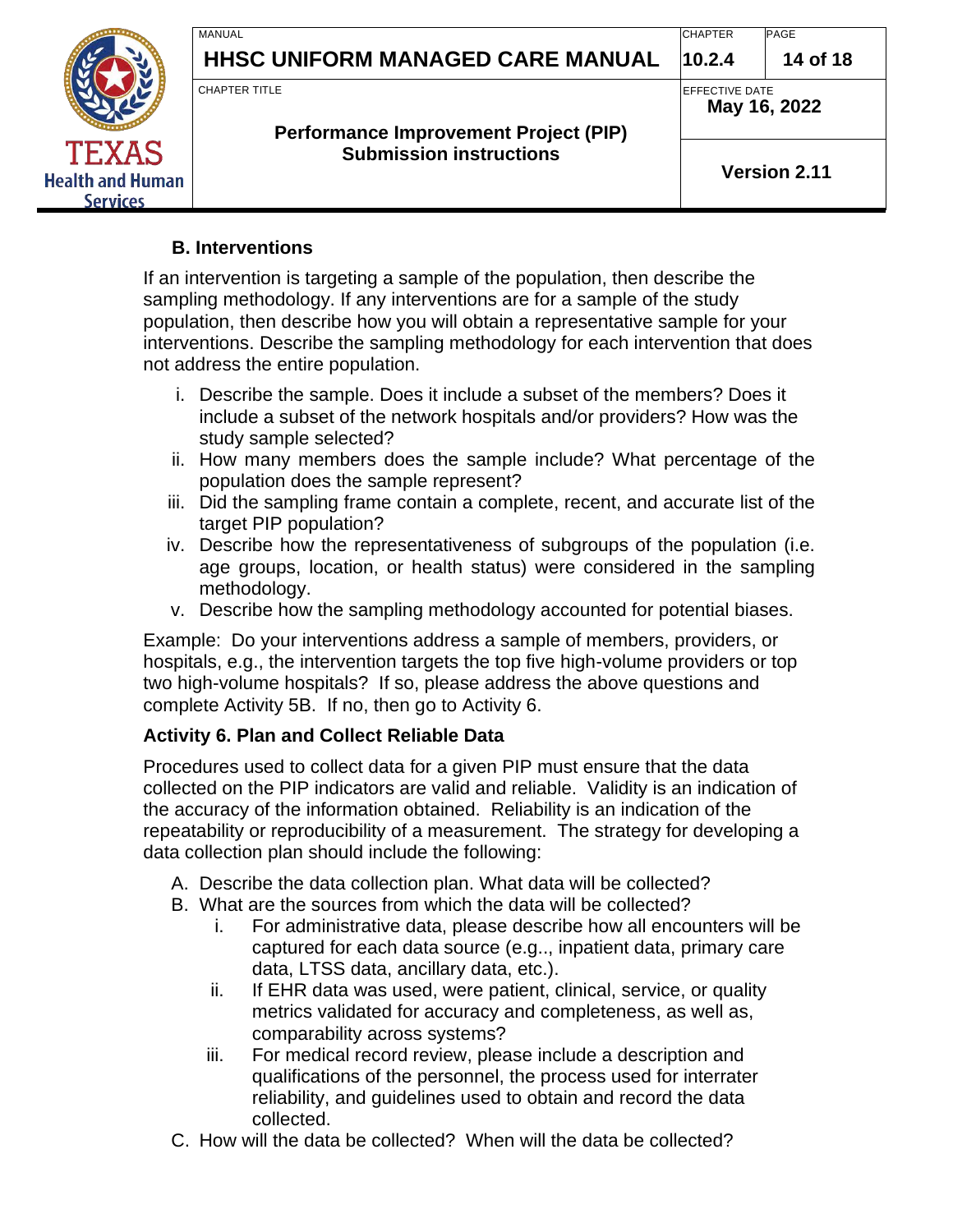|                                                            | MANUAL<br>HHSC UNIFORM MANAGED CARE MANUAL                           | <b>CHAPTER</b><br>10.2.4               | PAGE<br>15 of 18    |
|------------------------------------------------------------|----------------------------------------------------------------------|----------------------------------------|---------------------|
|                                                            | <b>CHAPTER TITLE</b><br><b>Performance Improvement Project (PIP)</b> | <b>IEFFECTIVE DATE</b><br>May 16, 2022 |                     |
| <b>TEXAS</b><br><b>Health and Human</b><br><b>Services</b> | <b>Submission instructions</b>                                       |                                        | <b>Version 2.11</b> |

- D. What instruments will be used to collect the data? Describe their reliability and validity.
- E. Describe the data analysis plan. What statistical tests will be conducted in order to determine if changes in the measurement rates were statistically significant or not? Please report the associated p-value or confidence interval that will be used to determine if there is a statistically significant change in the rates. What software will be used to conduct the analyses?

#### **Activity 7. Develop and Implement Intervention and Improvement Strategies**

#### **A. Root Cause Analysis and Existing Interventions**

- i. Provide the results of the root cause analysis. The root cause analysis can be embedded in the template, or provided as an attachment.
- ii. Describe how the root cause analysis was used to develop interventions.
- iii. Chronologically list the intervention(s) that are already in place to address this topic. The interventions should represent the actions the MCO has been taking to improve the measure prior to the start of the PIP and are not to be included in the PIP interventions listed in Activity 7B. Information should:
	- provide a detailed description of the existing intervention(s);
	- provide the date each intervention was initiated; and
	- indicate if the existing interventions are still ongoing.

#### **B. Implement Intervention and Improvement Strategies**

The interventions listed in this activity should be new interventions that were developed based on the results of a root cause analysis and should not include interventions that were already in place prior to the start of the PIP (see Activity 7A). Interventions at the member, provider, and systems-level should be a part of the PIP. MCOs are encouraged to think about alternative payment models when designing interventions.

The improvement strategy refers to the overall approach for developing and implementing the selected interventions. Describe the improvement strategy utilized for this PIP and how the selected improvement strategy and each intervention selected are evidence-based. Describe how the rapid-cycle PDSA approach was utilized to test the selected improvement strategy, if applicable. If the rapid-cycle PDSA approach was not used, please indicate as such and provide a rationale.

For each intervention, address the following elements:

- i. Provide a detailed description of the planned intervention(s) and implementation plan. Include:
	- the intervention title:
	- the planned date of implementation;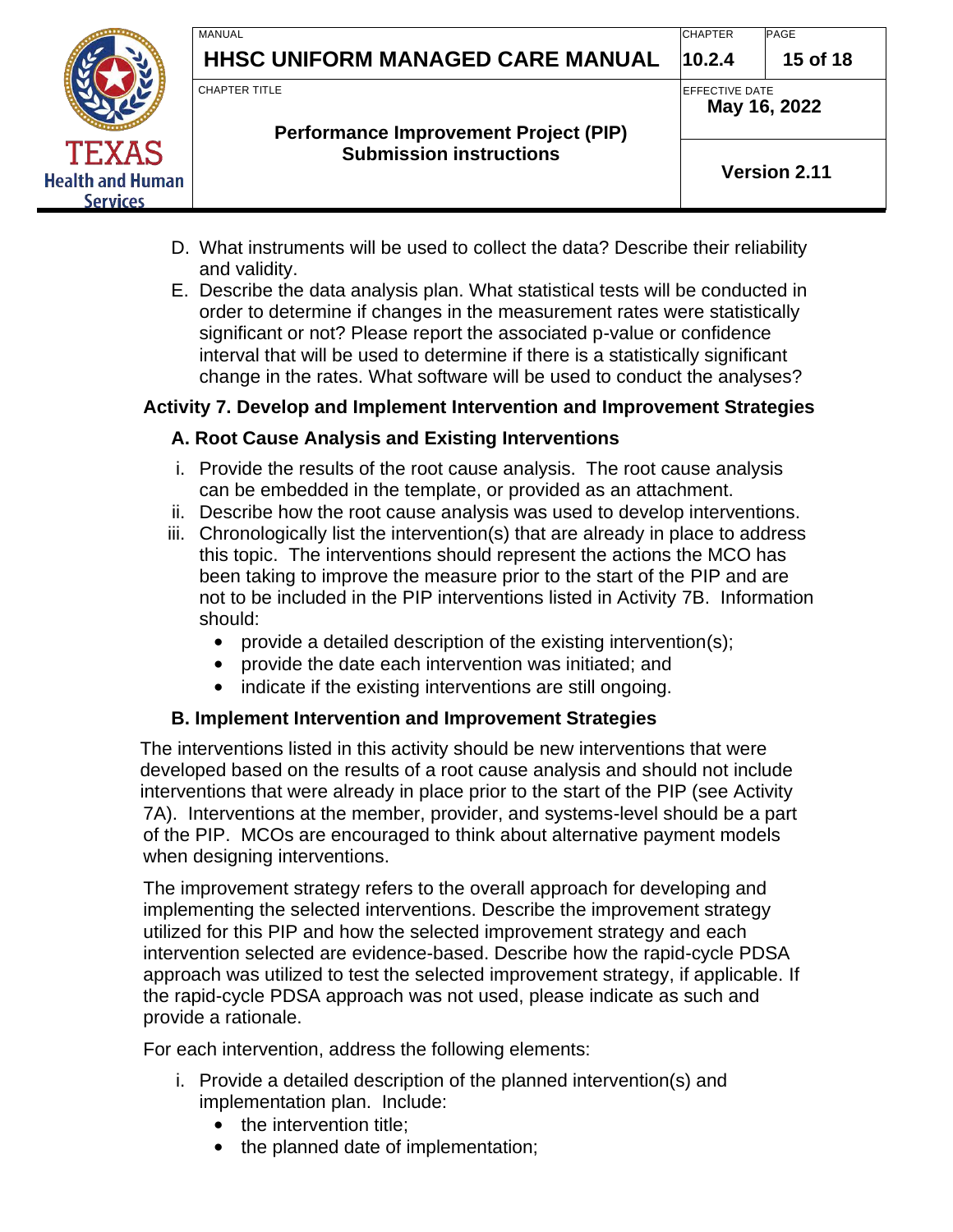|                                                            | MANUAL<br><b>HHSC UNIFORM MANAGED CARE MANUAL</b>                                                 | <b>CHAPTER</b><br>10.2.4               | <b>PAGE</b><br>16 of 18 |
|------------------------------------------------------------|---------------------------------------------------------------------------------------------------|----------------------------------------|-------------------------|
|                                                            | I CHAPTER TITLE<br><b>Performance Improvement Project (PIP)</b><br><b>Submission instructions</b> | <b>IEFFECTIVE DATE</b><br>May 16, 2022 |                         |
| <b>TEXAS</b><br><b>Health and Human</b><br><b>Services</b> |                                                                                                   |                                        | <b>Version 2.11</b>     |

- whether the intervention is at the Member, Provider, or system level;
- a detailed description of the intervention; and
- expected impact of the intervention (as measured by number and percentage of members/providers targeted and reached).
	- $\circ$  Number targeted provide the number of members/providers the intervention is targeting. For example, if the intervention is one-on-one meetings with high volume providers, provide the number of high- volume providers targeted to receive one-onone meetings.
	- $\circ$  Percent targeted provide the percentage of members/providers targeted. For example, if the intervention is one-on-one meetings with high volume providers, the numerator should be the total number of high-volume providers targeted. The denominator should be the total number of providers in the network who provide the services the PIP addresses.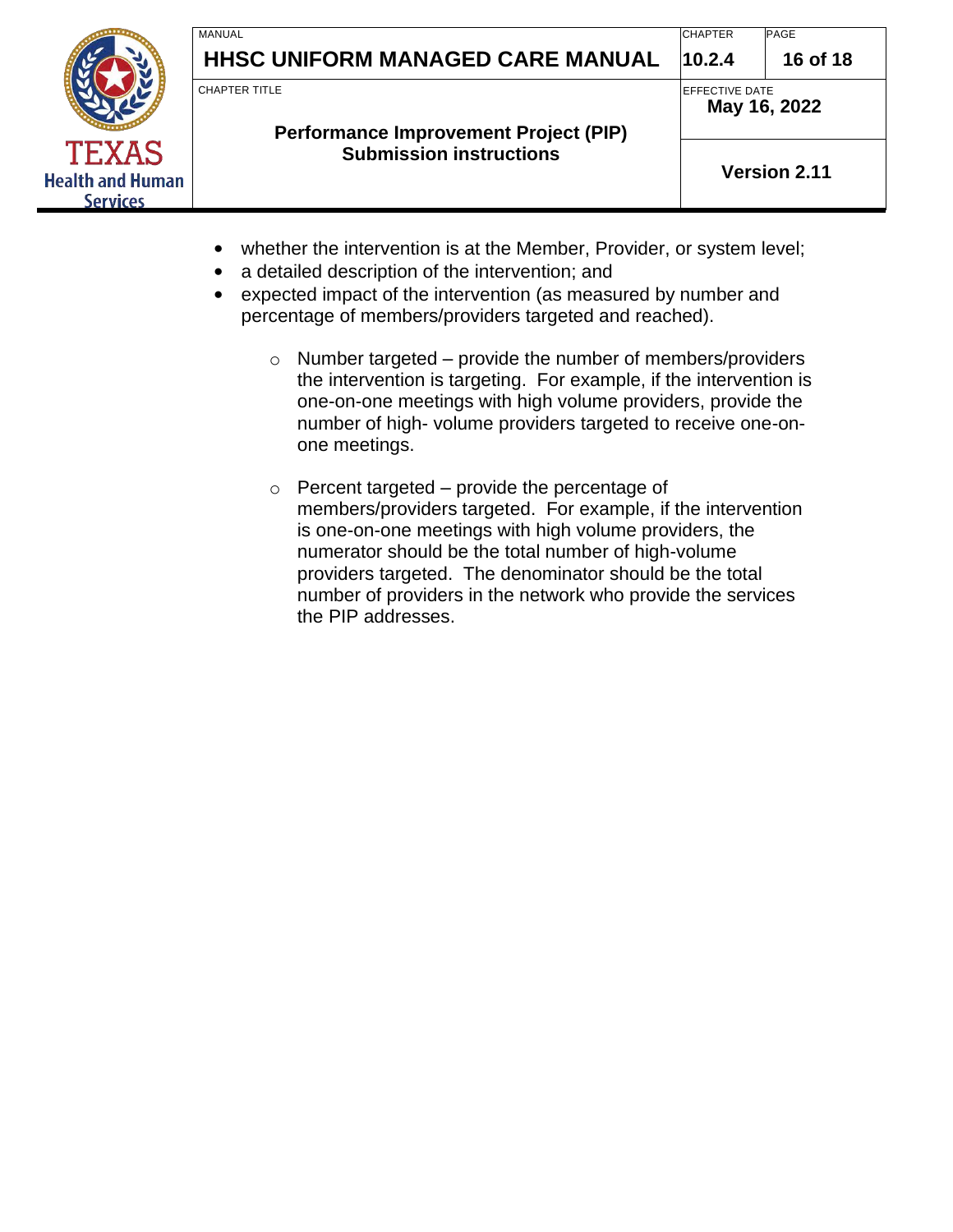|                                                            | MANUAL<br><b>HHSC UNIFORM MANAGED CARE MANUAL</b>                                                      | <b>CHAPTER</b><br>10.2.4               | <b>PAGE</b><br>17 of 18 |
|------------------------------------------------------------|--------------------------------------------------------------------------------------------------------|----------------------------------------|-------------------------|
|                                                            | <b>CHAPTER TITLE</b><br><b>Performance Improvement Project (PIP)</b><br><b>Submission instructions</b> | <b>IEFFECTIVE DATE</b><br>May 16, 2022 |                         |
| <b>TEXAS</b><br><b>Health and Human</b><br><b>Services</b> |                                                                                                        |                                        | <b>Version 2.11</b>     |

- $\circ$  Number reached provide the number of members/providers the intervention reached. For example, it was planned to conduct one-on-one meetings with 50 high-volume providers. Provide the number of high-volume providers that actually received a one-on-one meeting.
- $\circ$  Percent reached provide the percentage of members/providers reached by the intervention. Using the example above, the numerator should be the total number high-volume providers who actually received a one-on-one meeting. The denominator should be the total number of highvolume providers who were originally supposed to receive a one-on-one meeting. For example, the intervention targeted 50 high-volume providers. However, one-on-one meetings were only conducted with 35 of those 50 high-volume providers. Therefore, the percent reached =  $(35/50)*100 =$ 70%.
- ii. What barriers from the root cause analysis does this intervention address?
- iii. Describe how the intervention will be monitored for effectiveness throughout implementation. Include additional details about factors that will be tracked and monitored in order to determine the effectiveness of the implementation of the intervention. For example:
	- o If the intervention focuses on telephonic outreach, plans should report the total number of attempted calls, number of successful calls, and number of returned calls. Also, plans should report the percentage of members reached who went in for a visit as well as the percent of members who were not reached but went in for a visit.
	- $\circ$  If the intervention focuses on mail-outs to members, plans should report the total number of mailings sent and returned/undeliverable mail. Also, plans should report the percentage of members reached who went in for a visit as well as the percent of members who were not reached but went in for a visit.
- iv. Describe how the MCO will maintain ongoing communication with members and/or providers regarding the interventions.
- v. Describe how providers will be informed and engaged throughout the intervention. Describe how provider involvement will be monitored.

System interventions, e.g., educational efforts, changes in policies, targeting of additional resources, or other organization-wide initiatives to improve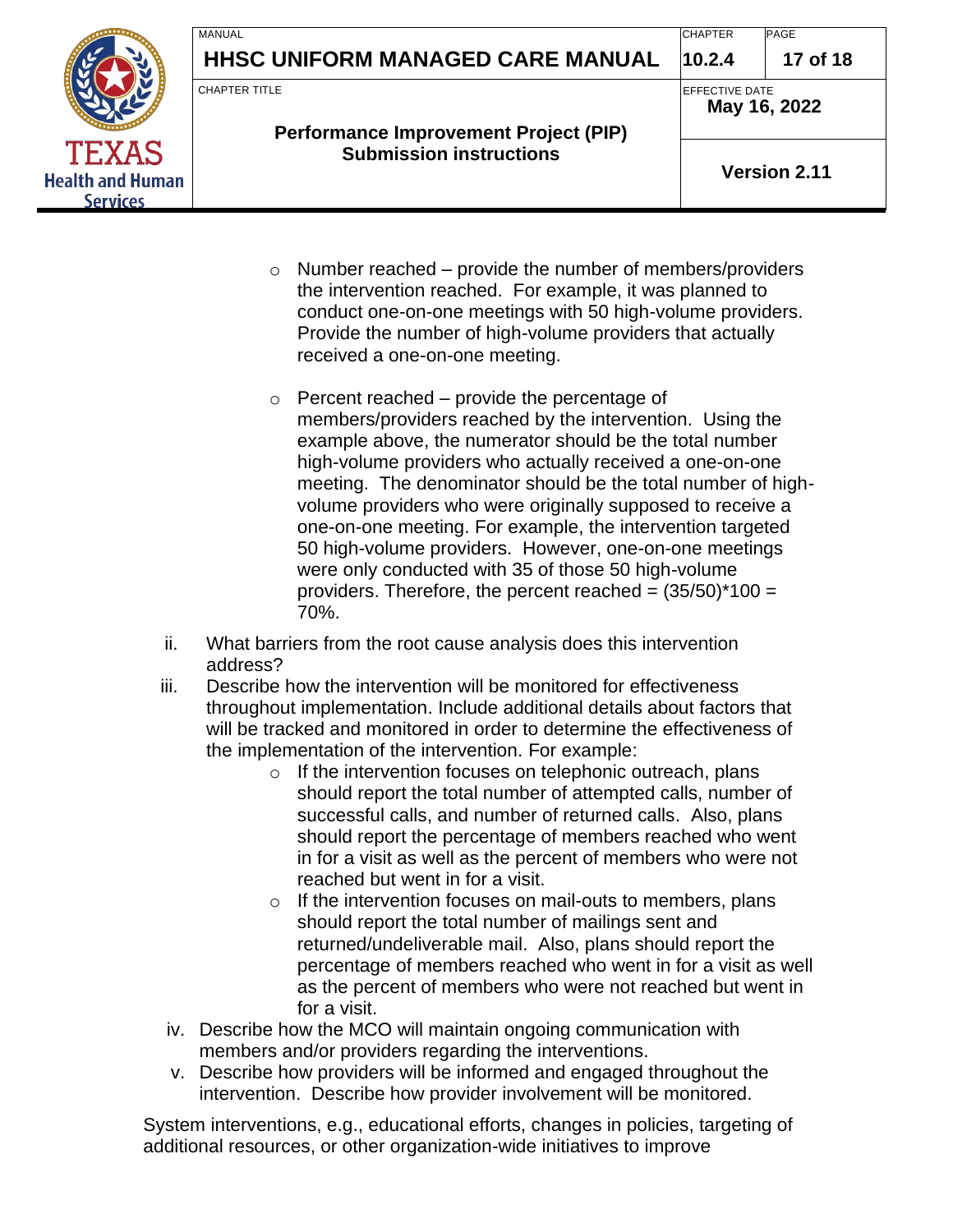|                                                            | MANUAL<br>HHSC UNIFORM MANAGED CARE MANUAL                                                             | <b>CHAPTER</b><br>10.2.4               | <b>PAGE</b><br>18 of 18 |
|------------------------------------------------------------|--------------------------------------------------------------------------------------------------------|----------------------------------------|-------------------------|
|                                                            | <b>CHAPTER TITLE</b><br><b>Performance Improvement Project (PIP)</b><br><b>Submission instructions</b> | <b>IEFFECTIVE DATE</b><br>May 16, 2022 |                         |
| <b>TEXAS</b><br><b>Health and Human</b><br><b>Services</b> |                                                                                                        |                                        | <b>Version 2.11</b>     |

performance are associated with improvement on quality indicators. Interventions that might have some short-term effect, but are unlikely to induce permanent change (such as a one-time reminder letter to physicians or beneficiaries) are insufficient.

Successful interventions involve qualified personnel and often require engagement with community-based collaborators to improve health outcomes for members. In addition, interventions addressing cultural awareness and socioeconomic considerations will have the most impact in diverse member populations. For each intervention list the name(s) and qualifications of personnel responsible for implementing the intervention, all individuals and/or organizations (other than MCOs) collaborating on the intervention, and describe how any cultural and/or linguistic considerations are addressed as part of the intervention.

For collaborative PIPs, MCOs should complete Appendix A.

**The following information should be included in each PIP Final report submission using the template provided in Chapter 10.2.5 of the Uniform Managed Care Manual.**

#### **Requested Documentation Submitted**

If it is a collaborative PIP, final reports should include Appendix B.

#### **Previous PIP Evaluation Recommendations**

MCOs are required to incorporate all EQRO recommendations, unless an exception has been granted via the process outlined in Section IV of this Chapter.

# **Activity 8. Analyze Data to Interpret PIP Results**

The analysis of the study data should include a statistical analysis as well as an interpretation of the findings. The interpretation should describe if the intervention was successful or not and what follow-up activities are planned. Interpretation and analysis of the study data should be based on continuous improvement philosophies. Interpreting the data should include a discussion of the causes of less-than-optimal results. Any data issues should be discussed, including threats to reliability and validity, data collection issues, or other limitations. Include the following in the data analysis of the PIP results:

- A. For each measure described in Activity 4, restate the benchmark, goal for improvement, and baseline numerator, denominator, rate, and dates. For each measure, the MCO should report:
	- i. two or more re-measurements;
	- ii. whether or not the improvement was statistically significant (HHSC defines statistically significant at the 0.10 level of significance);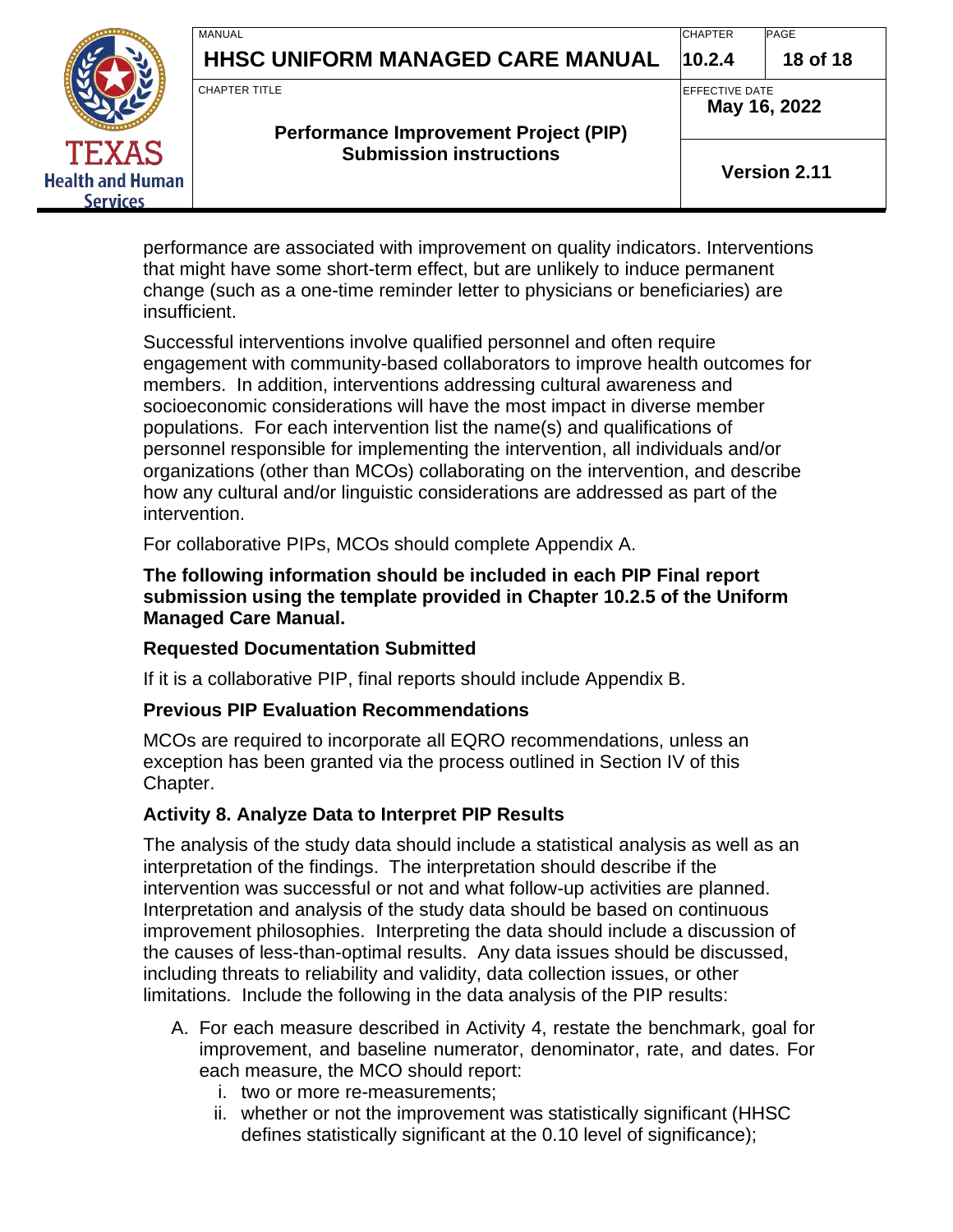|                                                            | MANUAL<br><b>HHSC UNIFORM MANAGED CARE MANUAL</b>                    | <b>CHAPTER</b><br>10.2.4               | <b>PAGE</b><br>19 of 18 |
|------------------------------------------------------------|----------------------------------------------------------------------|----------------------------------------|-------------------------|
|                                                            | <b>CHAPTER TITLE</b><br><b>Performance Improvement Project (PIP)</b> | <b>IEFFECTIVE DATE</b><br>May 16, 2022 |                         |
| <b>TEXAS</b><br><b>Health and Human</b><br><b>Services</b> | <b>Submission instructions</b>                                       |                                        | <b>Version 2.11</b>     |

- iii. the test used to determine statistical significance, e.g., chi-square analysis;
- iv. the P-value/Rate ratio;
- v. comparison of the baseline and re-measurements, i.e., time period represented by baseline measurement vs. time period represented by re-measurement, large changes in enrollment from baseline to remeasurement;
- vi. how the results were compared to other entities, such as overall performance in the state, different patient subgroups, provider sites, or MCOs/DMOs;
- vii. factors that may have influenced results;
- viii. barriers encountered during implementation and how those barriers were addressed; and
- ix. lessons learned from less than optimal performance and opportunities for improvement.

# **Activity 9. Intervention Follow-up Summary**

Through analysis and interpretation of results, the MCO should determine the effectiveness and sustainability of each intervention.

- A. For each intervention described in activity 7B, restate the intervention title, and whether the intervention is at the member, provider, or system level. For each intervention, the MCO should report:
	- i. start and end date of the intervention;
	- ii. the results based on tracking and monitoring efforts for each intervention, including the number and percentage of members/providers targeted and the number and percentage of members/providers reached;
	- iii. modifications that were made to the intervention to overcome barriers encountered;
	- iv. results of communication with members, providers, and/or collaborators regarding the intervention; and feedback received from providers who were involved in the intervention and if/how interventions were modified based on provider feedback.

Successful interventions involve qualified personnel and often team with community-based collaborators to improve health outcomes for members. In addition, interventions addressing cultural awareness and socioeconomic considerations will have the most impact in diverse member populations. For each intervention discuss any changes in the personnel responsible for implementation of the intervention, describe contributions from non-MCO collaborators and the outcomes of those contributions, and discuss any modifications in cultural and linguistic considerations during the intervention.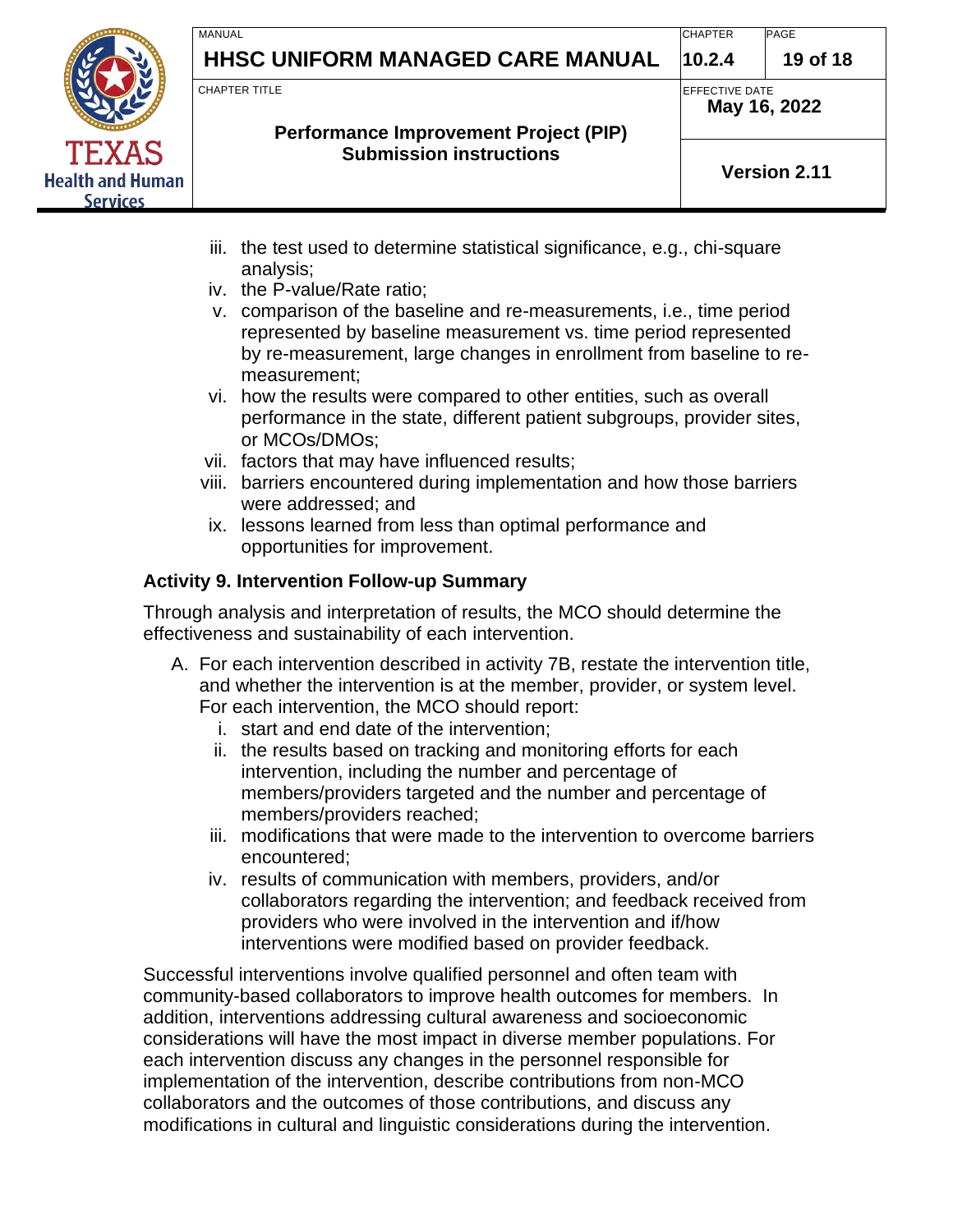|                                                            | MANUAL<br>HHSC UNIFORM MANAGED CARE MANUAL                           | <b>CHAPTER</b><br>10.2.4               | <b>PAGE</b><br>20 of 18 |
|------------------------------------------------------------|----------------------------------------------------------------------|----------------------------------------|-------------------------|
|                                                            | <b>CHAPTER TITLE</b><br><b>Performance Improvement Project (PIP)</b> | <b>IEFFECTIVE DATE</b><br>May 16, 2022 |                         |
| <b>TEXAS</b><br><b>Health and Human</b><br><b>Services</b> | <b>Submission instructions</b>                                       |                                        | <b>Version 2.11</b>     |

For collaborative PIPs, MCOs must complete Appendix B.

#### **Activity 10. Significant and Sustained Improvement**

Through repeated measurement of the quality indicators selected for the project, meaningful change in performance relative to the performance observed during baseline measurement is the goal. Address the following elements:

- A. Was the PIP successful? Why or why not?
- B. Was there a true improvement? If so, discuss whether or not the improvement was a direct result of the intervention(s). Please specify which intervention(s) resulted in an improvement.
- C. Which measure or measures had a statistically significant improvement over baseline?
- D. What are the future plans for this topic?

Real change results from changes in the fundamental processes of health care delivery. If real change has occurred, the project should be able to achieve documented sustained improvement. Sustained improvement is defined as statistically significant improvement ( $p = 0.1$ ) over the baseline that is maintained or increased for at least one measurement period. A statistically significant improvement over baseline and in one more reporting period is required to show sustained improvement.

The MCO must describe which measurements met this criteria and how it will use the results from this PIP to achieve sustained improvement including how the results from this PIP will be used to achieve continued sustained improvement.

#### **Appendices**

# **Appendix A**

Appendix A is only required for collaborative PIPs. Collaborative PIPs involve MCO and community-based collaborators with defined roles and specific functions to successfully implement the interventions. In addition, effective communication and unified efforts will have the most impact. In the table, discuss the collaborative interventions in detail, including each formal collaborators' role and responsibilities, why the collaborators were chosen, how and how often collaborators will communicate, and how efforts will be aligned. Add additional sections as needed.

# **Appendix B**

Appendix B is only required for collaborative PIPs and is a supplement to the PIP final report. Collaborative PIPs involve MCO and community-based collaborators with defined roles and specific functions to successfully implement the interventions. In addition, effective communication and unified efforts will have the most impact. In the table, discuss any changes in each collaborator's role